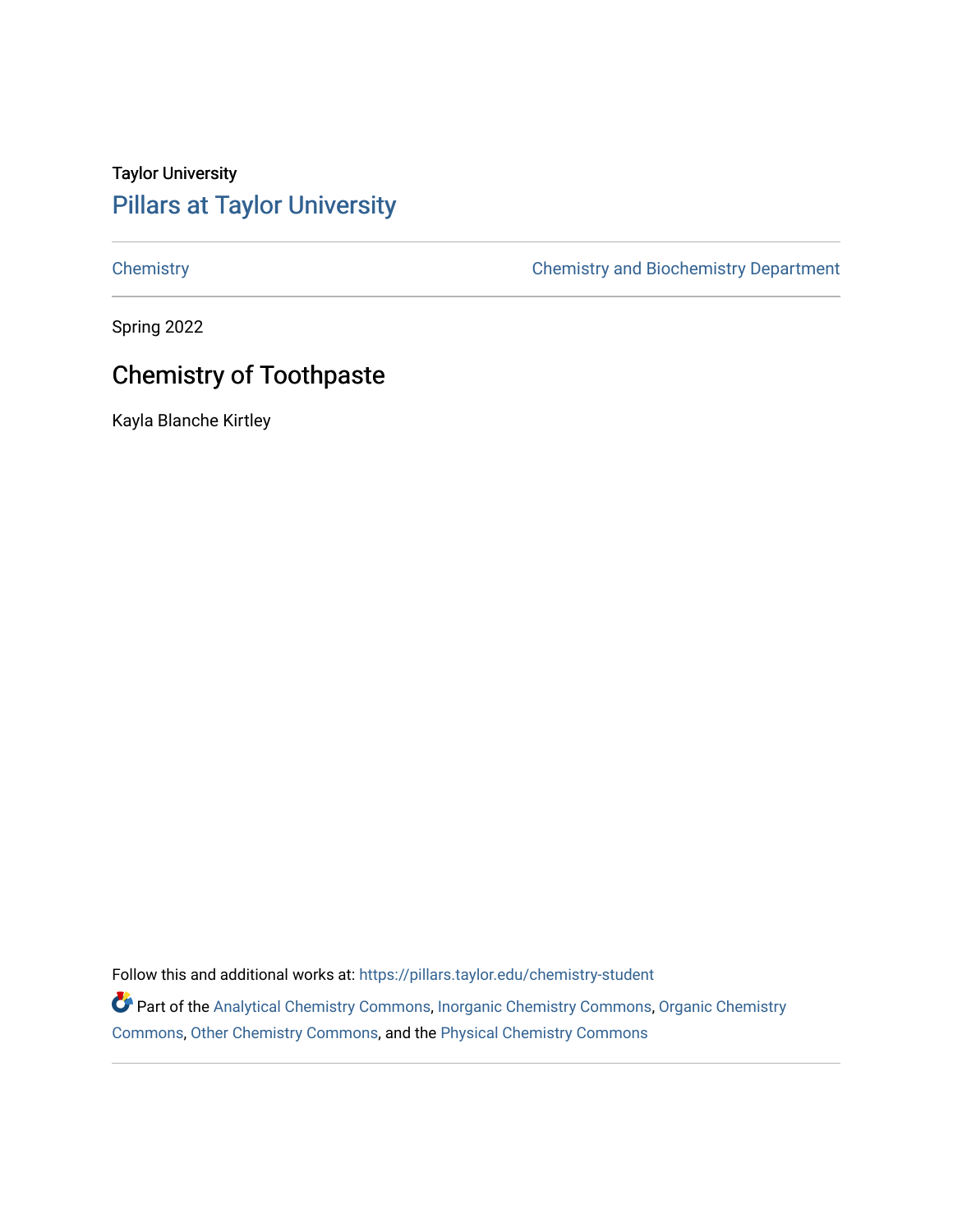The Chemistry of Toothpaste Kayla Kirtley

Taylor University Chemistry Thesis (CHE 420) Spring 2022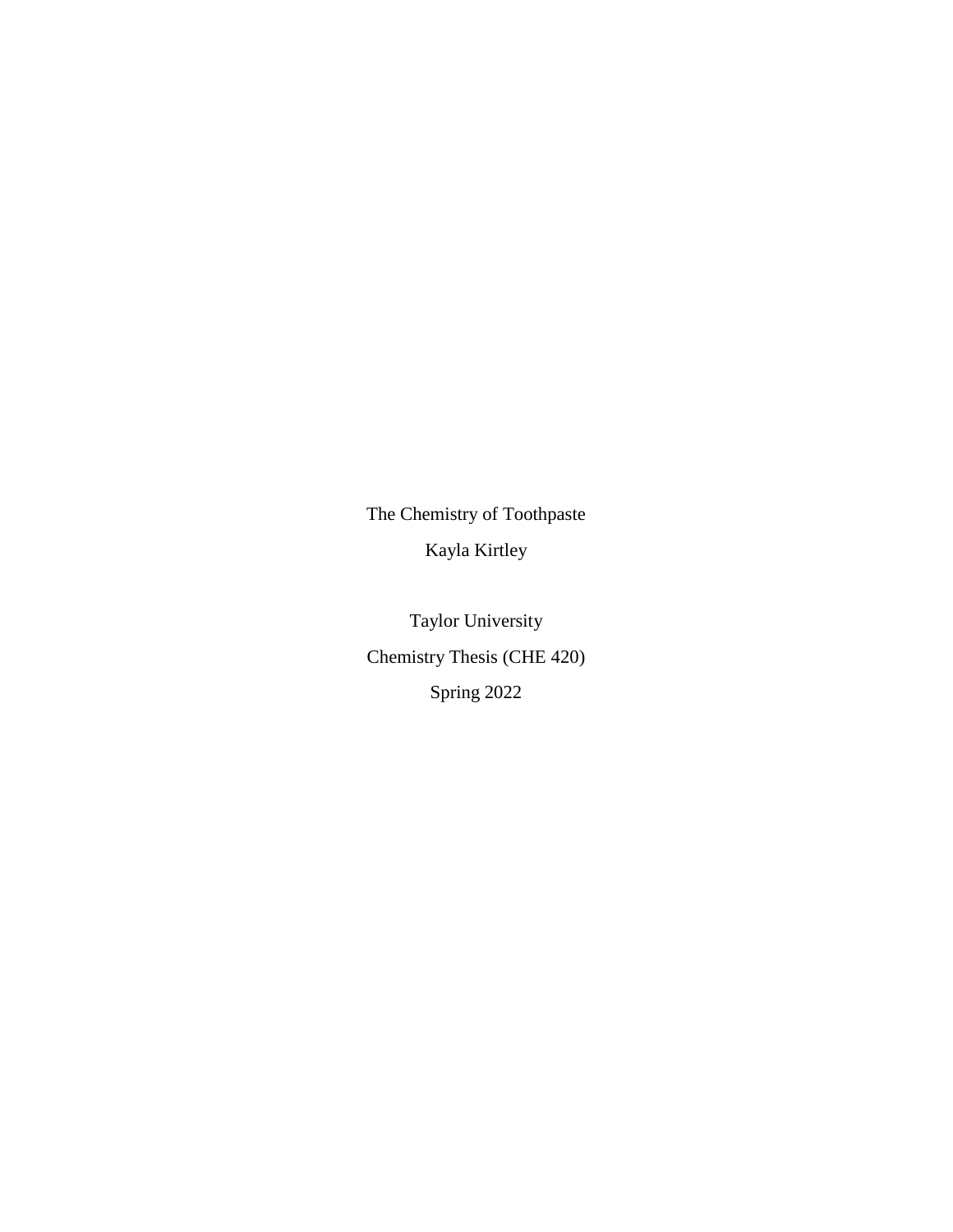Dental caries and periodontal diseases are two of the most common chronic human diseases and continue to challenge the field of dentistry<sup>1</sup>. Dental medicine is focused on diagnosing, treating, and preventing diseases and conditions in the oral cavity, or mouth. The structure of a tooth contains a strong outer layer of an inorganic mineral called hydroxyapatite and a solid supporting structure known as dentine<sup>2</sup> . In the oral cavity, the diversity of microorganisms is greater than in any other location in the human body, with more than 750 species. The numerous species of bacteria present in the oral cavity environment are linked to the cause of dental caries, periodontitis, endodontic infection, and the formation of dental plaque<sup>3</sup>. To control some of the diseases listed, it is important to control the formation of dental plaque. Dental plaque consists of bacteria in an organic matrix that resides on the tooth, and that functions to destroy the tooth enamel causing dental diseases like caries<sup>4</sup>. Plaque can be controlled by mechanical removal, antimicrobial toothpaste, and antimicrobial mouthwashes<sup>5</sup>. By practicing good oral hygiene, the formation of plaque can be slowed down and dental diseases can be prevented, especially dental caries, or cavities, which develop as a result of breaking down of the tooth structure. The American Dental Association, ADA, establishes guidelines for recommendations surrounding home oral care. The ADA advises that patients brush their teeth twice a day with fluoride toothpaste, clean between teeth daily, eat a healthy diet low in sugars, and visit a dentist regularly for prevention and treatment of oral diseases<sup>6</sup>. In oral hygiene, the purpose of using toothpaste is to reduce oral bacterial flora and deliver fluoride to the teeth. Fluoride has been found to strengthen the tooth to help prevent and protect teeth against bacterial attack<sup>4</sup>. Understanding the importance of toothpaste in maintaining good oral hygiene, the specific ingredients and function of toothpaste is the focus of this paper.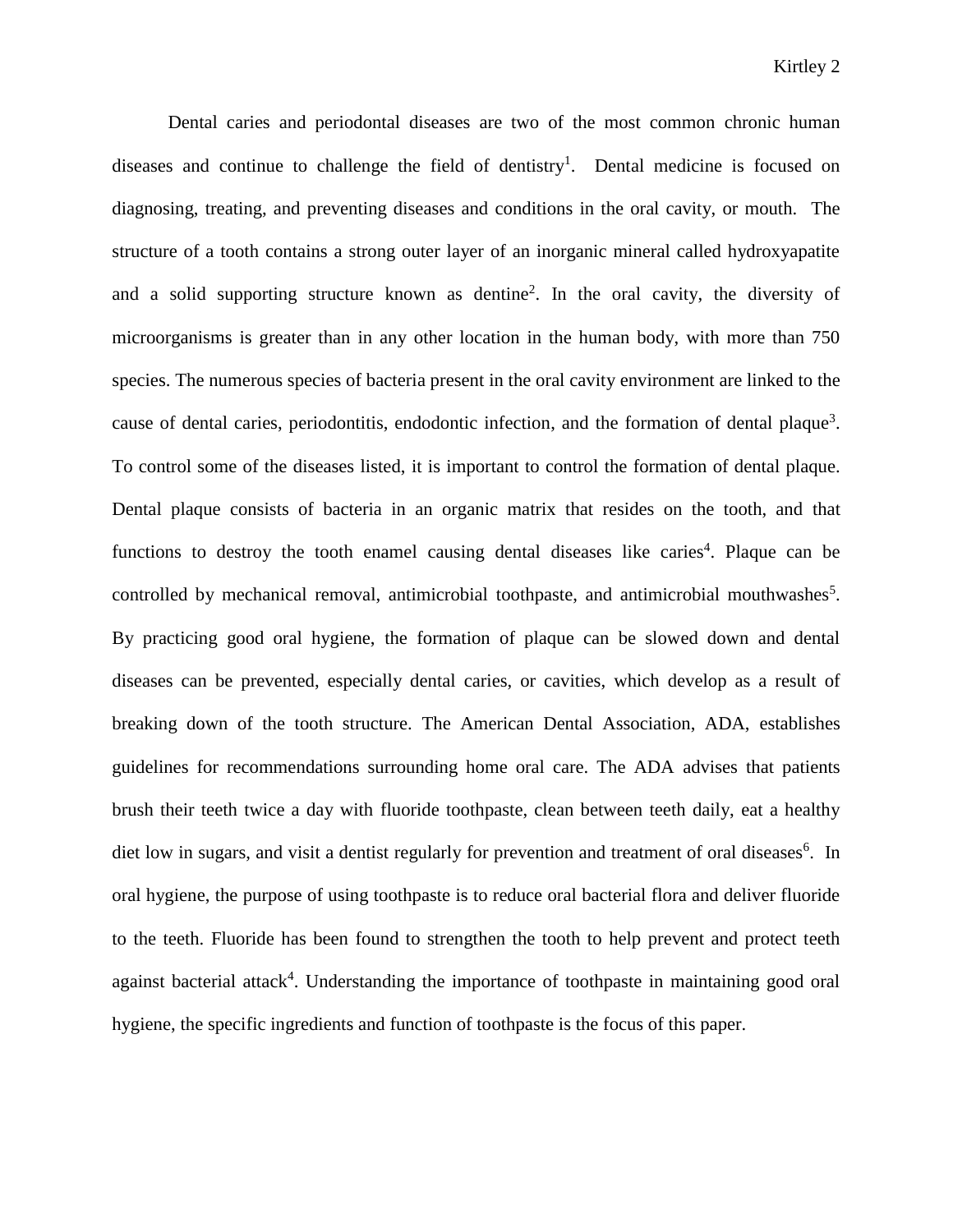A dentifrice, more commonly known as toothpaste, is a product encouraged to be used twice a day to maintain good tooth enamel structure. A toothpaste is defined as a semi-solid material that is designed for removing naturally occurring deposits from teeth and is to be used simultaneously with a toothbrush and good technique<sup>5</sup>. Toothpaste is proven to help remove plaque and spread therapeutic ingredients in the oral cavity, by interacting with the hydroxyapatite layer on the tooth structure<sup>7,8</sup>. In addition, it can remove stains caused by the food and drinks that are consumed and prevents bad breath from the oral cavity. In the current consumer market, there are many different products to choose from concerning the patient's preferences and desires with their teeth. Also, it is critical to follow the recommendations of a dentist for a certain formula, ingredient, or brand to use based upon examination of the teeth. From the beginning of time, a good bright smile is synonymous with good health. This has led to growing demands in the field of dentistry to research and develop products to enhance the aesthetic appearance of teeth<sup>9</sup>.

## *History*

Furthermore, the progression of toothpaste formulation has evolved immensely from the earliest recorded tooth cleaning preparation in 4000 BCE. In a similar fashion to modern-day goals with oral hygiene products, dentifrices in this time were used for aesthetic purposes aimed at removing odors from the mouth, strengthening teeth, allaying pain, and as a prophylactic for epidemic diseases<sup>1</sup>. In 1500 BCE, Ebers Papyrus was an Egyptian medical manual that was compiled with works dating back to 4000 BCE containing recipes for tooth cleaning preparations<sup>1</sup>. In the Tang dynasty in China, there was mention of a toothpowder dating back to 618-907 AD with components of salt, musk, and ammonia<sup>10</sup>. Hippocrates was the first to suggest dentifrices in his text "*De Morbis Mulierum*" which was prepared by burning the head of one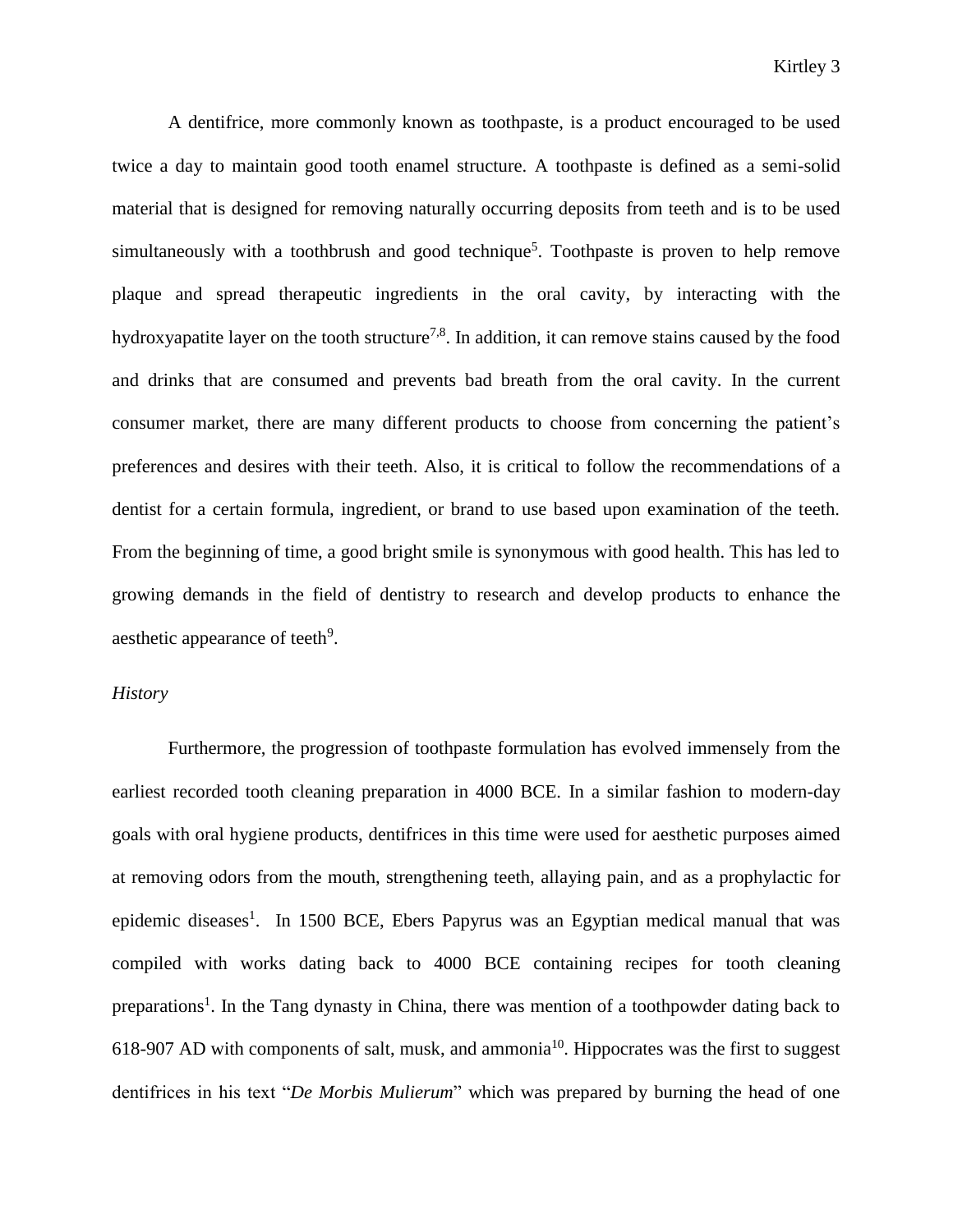hare and three mice and taking out the intestines but not removing the liver or kidney. The Romans included components of burnt stag's horn, carbonized heads of mice, goat's feet, eggs shells, snail shells, and pumice powder all mixed with myrrh that would be washed and rubbed on the teeth. In ancient Egypt, the first toothpaste was produced by physicians that consisted of a highly abrasive mixture of pumice powder and white vinegar. The ancient history of toothpaste was fascinating as people tried new products and concoctions to relieve pain and clean their teeth<sup>1</sup>.

Likewise, heading into the early 1600s it was published in Italy that the smell in the mouth was arising from the stomach that would then deposit on the teeth. It was instructed to use a rough cloth to remove this decay<sup>1</sup>. With the invention of the toothbrush in 1770, the field of toothpaste products exploded and became desirable to consumers. Toothpaste was being sold before the Civil War and was available in a jar format. In 1841, the idea for a collapsible tube came into play after inspiration from tubes created for artist paints from John Raud. Around 1840, a profession related to oral health began to emerge, with the establishment of schools, a journal, and a society of professionals<sup>10</sup>. In 1850, charcoal toothpaste claimed to be "sharp as diamond dust" and whiten teeth no matter the condition. Then in 1859, William Henry Hall promoted a red liquid dentifrice, Sozodont, the name meaning "save" and "teeth" in Greek<sup>10</sup>. Hall marked the beginning of advertisement strategies for toothpaste, pushing big claims about the function of his product. Dr. Israel Lyon was another early pioneer in the dentifrice field, presenting his product that was a powder because the ADA condemned liquid dentifrices in 1866<sup>10</sup>. Dr. Lyon produced a very successful product that topped sales into the  $20<sup>th</sup>$  century.

Additionally, in 1890 a new area of preventative dentistry emerged from the research of W.D. Miller declaring the cause of dental caries. Miller described that dental caries were caused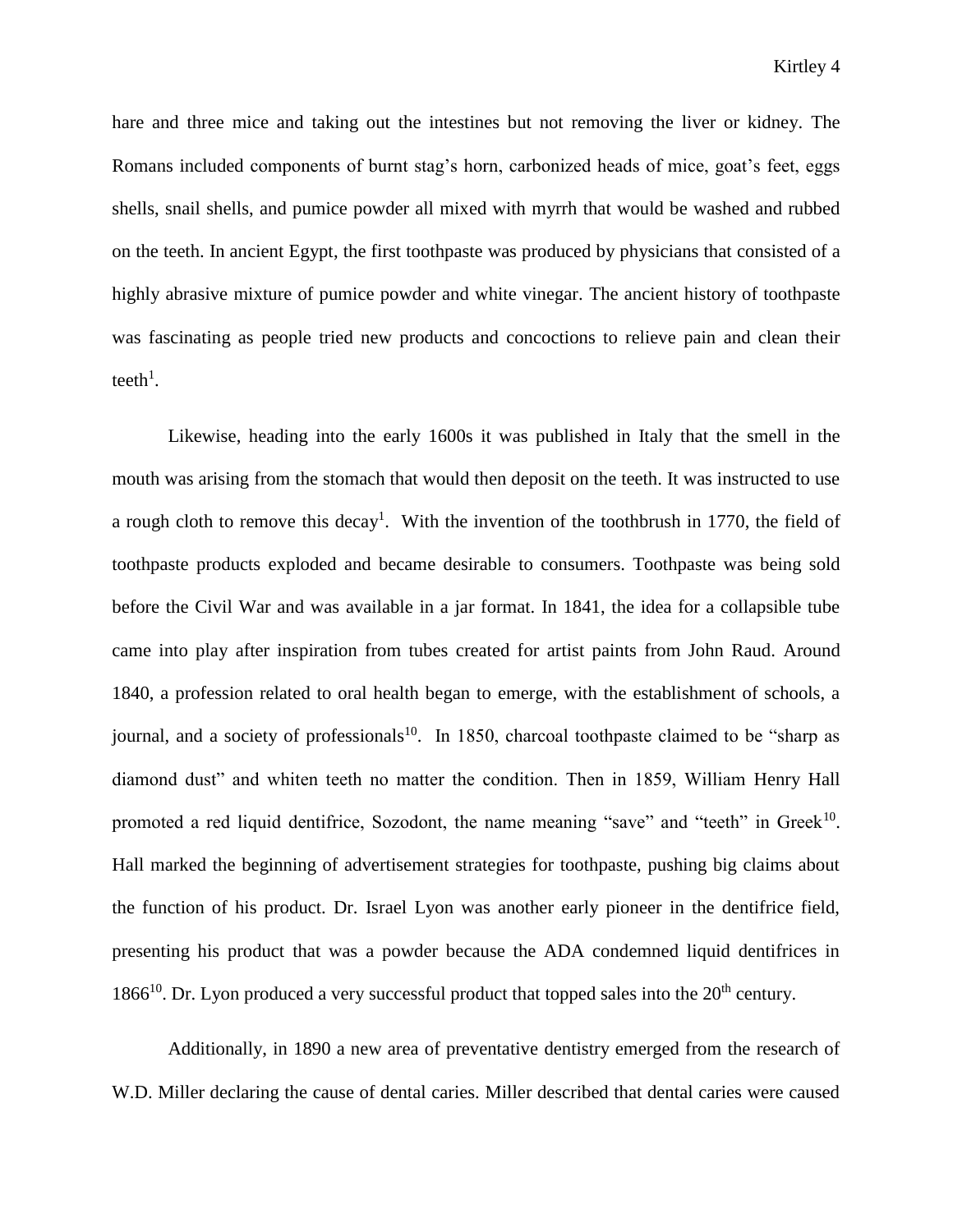by weak organic acids, produced by oral bacteria acting on fermentable carbohydrates in contact with the enamel<sup>1</sup>. This discovery caused an increase in production and research to find the right agent to prevent this problem of decay. In addition, there was also a concern about the hardness of the product. The degree of abrasiveness of the powder was a concern so that the utilized paste was not to be harder than the tooth enamel<sup>10</sup>. At this point in the toothpaste formulation race, everything that was available is recognizable in today's market. In America, families stopped making homemade toothpaste and started purchasing products on the market<sup>10</sup>. In the 1900s, the formulations of toothpaste switched to more paste and gel construction rather than liquid and powder. The establishment of the ADA in 1932 included a Council of Dental Therapeutics that evaluated the function and claims of all the products on the market. At this point in history, dentifrices were not recommended by dentists because they were not useful in preventing tooth decay. From 1946 to 1960, this was the time of additives in toothpaste formulations. In 1955, Crest introduced its fluoride formulation, claiming to prevent the progression of tooth decay and increase remineralization of the tooth structure. Fluoride products like Crest did not take over the market until 1960, when the ADA recognizes fluoride additives as effective in fighting tooth decay<sup>10</sup>. With the introduction of fluoride, dentifrices were now recommended by dentists to be used on a routine basis to prevent tooth decay<sup>11</sup>. But with the introduction of new products, many advertisements claimed to provide more than their function could deliver.

The leading clash between the dental profession and the toothpaste industry was over advertising. One of the earliest ads for toothpaste appeared in the *New York Times* in 1860<sup>10</sup>. During this time, toothpaste was seen as insignificant compared to the toothbrush, so it was up to advertising to advocate for dentifrices. From newspaper articles to magazines to commercials, the misrepresentations and false claims were outrageous. The deceptive advertisements drew the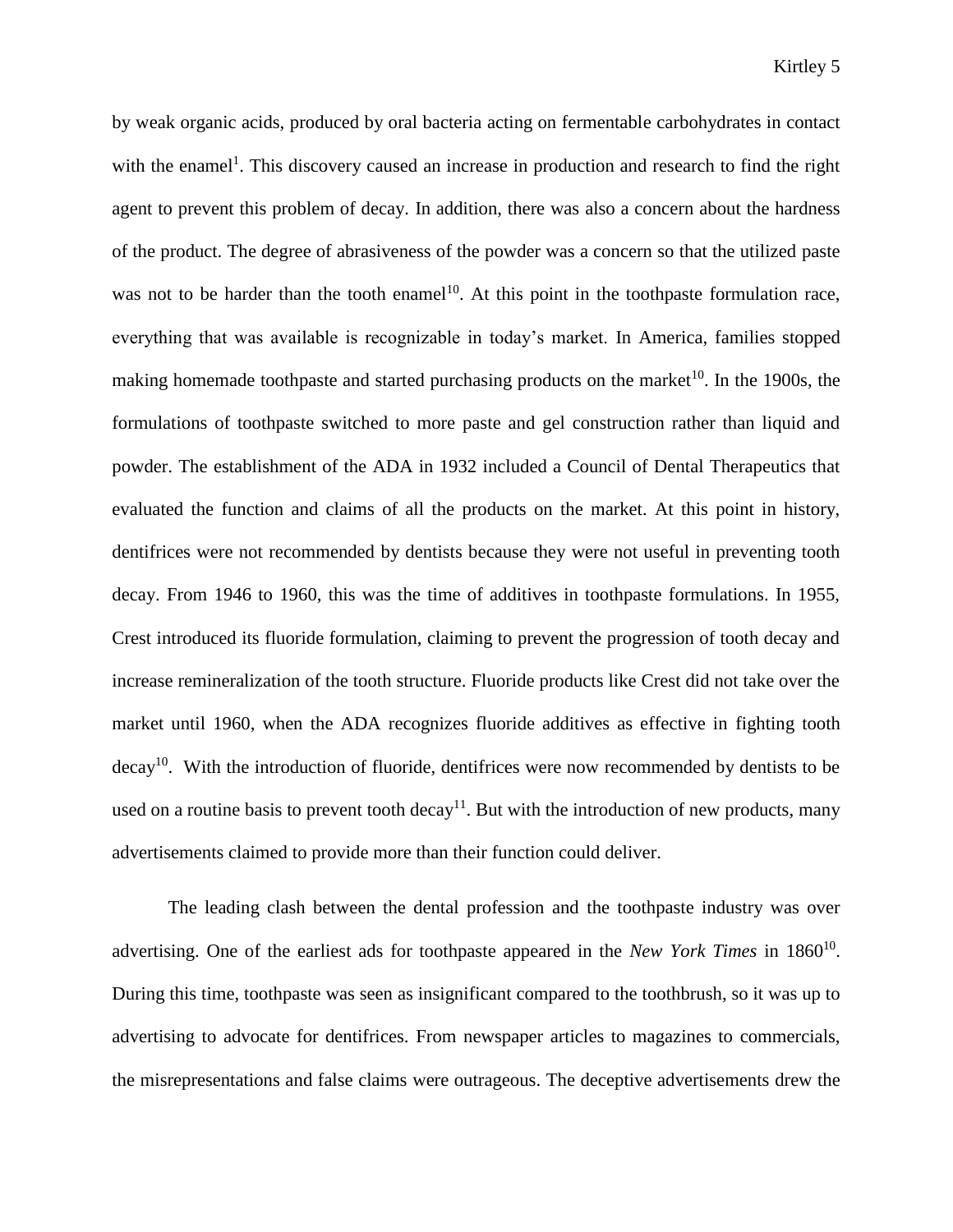public's attention and desire to want an impactful toothpaste to improve their oral health. In *Image 1* below, there are two examples of advertisements that were from products on the market in 1864 and 1921 in America<sup>10</sup>. The advertisement on the left, claims to cure bad breath but also cure the complexion, and leave the skin "soft and white." In addition, an advertisement from Pebeco claims to remove all stains from a smoker's mouth and save the teeth from all the acidic substances that enter the oral cavity. Neither product could deliver what the advertisement claimed.

#### **TA** dvertisement.7

A BAD BREATH THE GREATEST CURSE THE HUMAN A BAD BEENIA THE CARRIED OVER It has separated<br>-how many friends forever parted! The subject is so -how many friends forever parted: The subject is so<br>delicate your nearest friend will not mention it, and you<br>are ignorant of the fact yourself. To effect a radical cure<br>use the "Balm of a Thousand Flowers" as a dentifriry soft and white, For sale by all drugglats.

*Image 1:* Two advertisements from 1864 and 1921 for toothpaste in America



vent a smoker's teeth from becoming stained. Teeth should be "scaled" by your dentist at regular intervals.

But Pebeco will keep your mouth fresh. It will keep the teeth clean, and it will check the condition known as "Acid-Mouth," which destroys teeth. The cost of one good cigar will keep a man supplied with Pebeco Tooth Paste for weeks.

LEHN & FINK, Inc. Greenwich Street, New York<br>wid P Ricke & Co., Limind, 19 McCa Also makers of Lysol Disinfectual, Lysol Sharing Crosses<br>and Lysol Disinfectual, Lysol Sharing Crosses,<br>and Lysol Tailet Soap

.<br>Test Papers Will Tell You<br>ient Free With 10-Day  $\overline{1}$  and

False claims abounded in this 1921 ad with Pebeco stating it defeated acid-mouth as well as doing wonders for smokers. as well as doing wonders for smokers.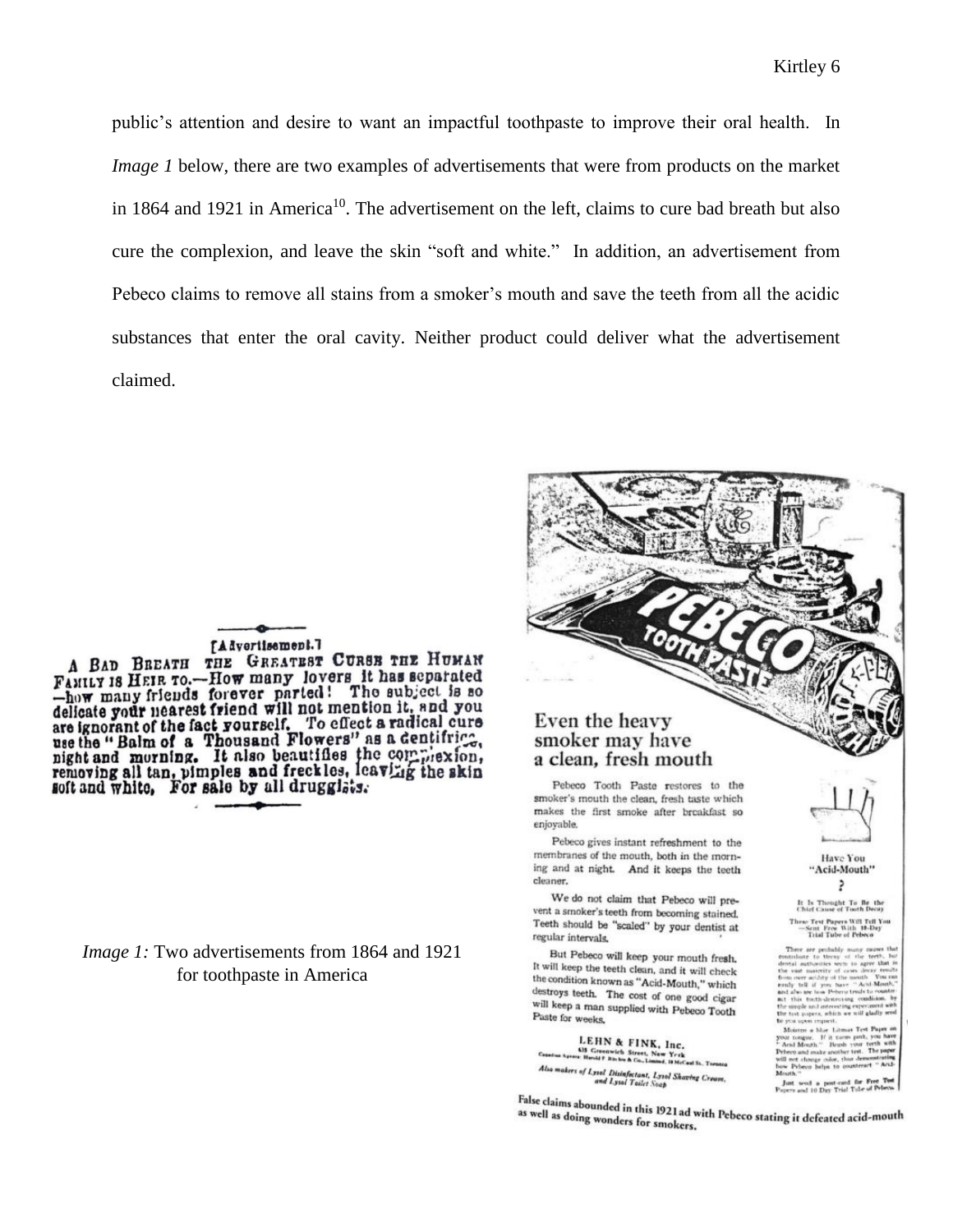Ultimately the advertisement schemes were successful and attracted many people to buy different products based on what the companies were claiming<sup>10</sup>. With the continuous testing and evaluation of products by the ADA and researchers, the function of dental therapeutics is documented and tested. The ADA provides a list of accepted products all containing fluoride that are been evaluated and received the ADA's Seal of Acceptance<sup>11</sup>. A convenient logo is placed on all products on this list, making it easy for the consumer to evaluate the options for dentifrices.

## *Components of Toothpaste Formulation*

The following section of the paper will analyze certain components included in the composition of conventional toothpaste. This is not an exhaustive list, but the most important aspects are highlighted, and their function is further explained.

## *Abrasive*

Following the history of the production of toothpaste, today's modern production of synthetic toothpaste consists of four major components. These include an abrasive, sudser, sweetener, and flavoring<sup>12</sup>. The first component, an abrasive, is a constituent that functions to remove debris and stains from teeth by polishing the enamel<sup>7</sup>. The Mohr's hardness scale is used to help rank minerals and their relative hardness, resulting in a scale from 1 to 10, with 10 being the hardest mineral. The tooth enamel contains a Mohr's hardness ranking at 6 to 7, whereas common abrasive components rank at 3 on the scale<sup>5</sup>. The tooth enamel is a harder mineral and will not be damaged by components that are softer, so the abrasive component has been selected with tooth enamel hardness in mind. In addition, the particle size on an abrasive component should be 20 μm or less to avoid damage to the tooth surface and gums. Abrasives are commonly harder than dentine but softer than enamel and are weakly acidic to weakly alkaline<sup>5</sup>. In addition,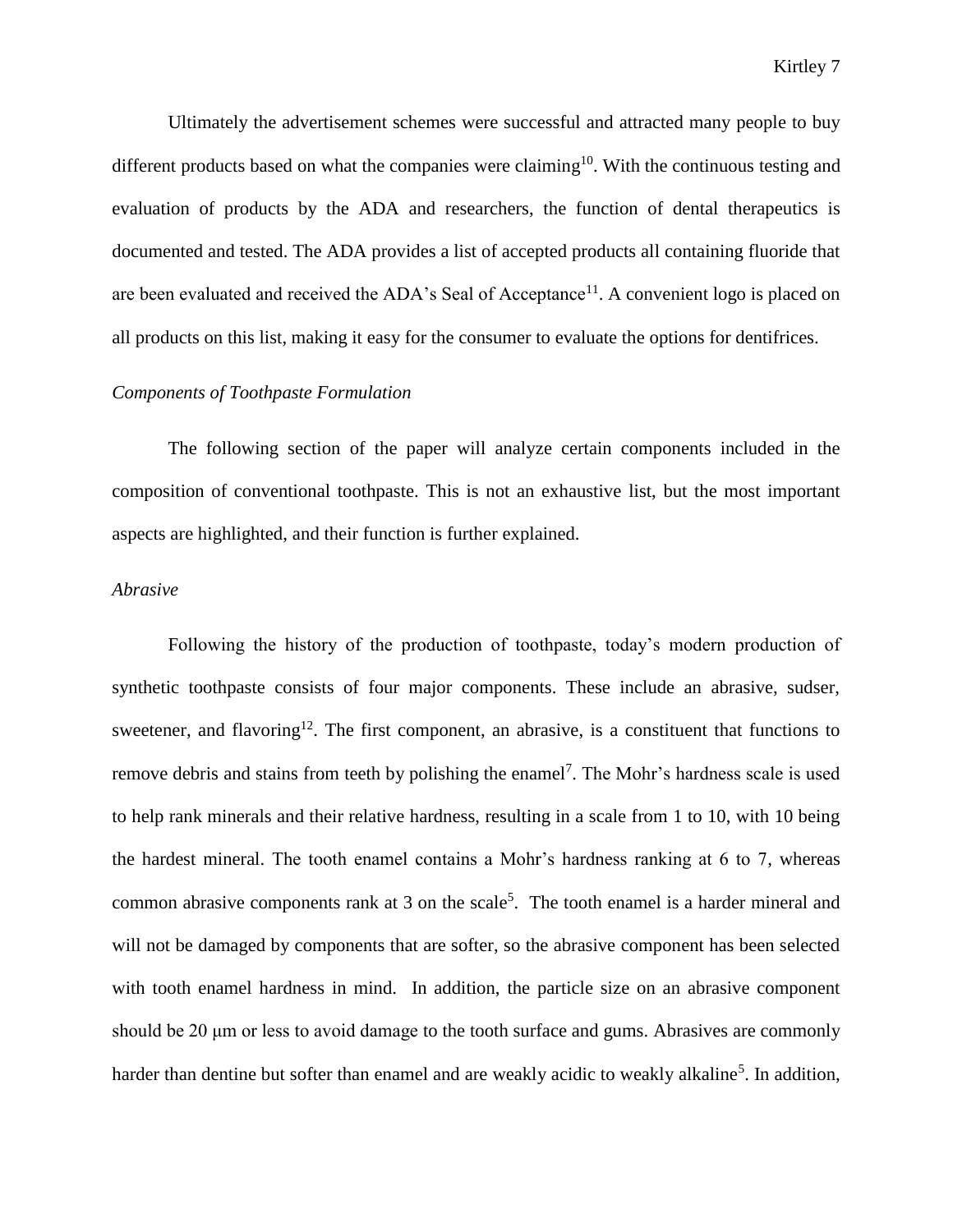abrasion is defined as "the removal of hard tissues mechanically with the introduction of foreign bodies repeatedly to the oral cavity, which comes in contact with the tooth surfaces<sup>13"</sup>. It is also important to note that abrasives should not be damaging to the tissues in the oral cavity as well as dental restoration work. If there is damage, this could lead to gingival recession, cervical abrasion, and dental hypersensitivity<sup>9</sup>.

To reduce the problems that abrasives could cause in the oral cavity by being in toothpaste, dentists and researchers have implemented four different groups of common abrasives. Most common abrasives are white powders that are insoluble in water, including but not limited to calcium hydrogen phosphate, calcium carbonate, silica hydrate, and aluminum hydroxide<sup>7</sup>. Other researchers define abrasives into four major categories such are carbonates, silica, phosphates, and alumina<sup>13</sup>. In America during the 1940s, common abrasives were talc, calcium carbonate, magnesium carbonate, tricalcium phosphate, and pumice. These were all good products to be considered as possible abrasives for toothpaste formulation, however, products like talc were not abrasive enough whereas tricalcium phosphate and pumice were harder than the tooth enamel<sup>10</sup>. The carbonate group of abrasives is a common abrasive included in toothpaste, and mainly includes sodium bicarbonate and calcium carbonate that contains an alkaline pH in the oral cavity. Sodium bicarbonate is a water-soluble white crystalline solid, with a low hardness rating, making it safer to use consistently in the oral cavity. Commonly referred to as baking soda, sodium bicarbonate is not approved by the ADA, because using it alone does not prevent cavities or provide fluoride for remineralization. This method is costeffective but not recommended by dentists to use due to its lack of antibacterial and cariogenic functions by itself<sup>13</sup>. Furthermore, calcium carbonate is considered the gold standard for an abrasive that was used in toothpaste because of its ranking on the Mohr scale of hardness ranging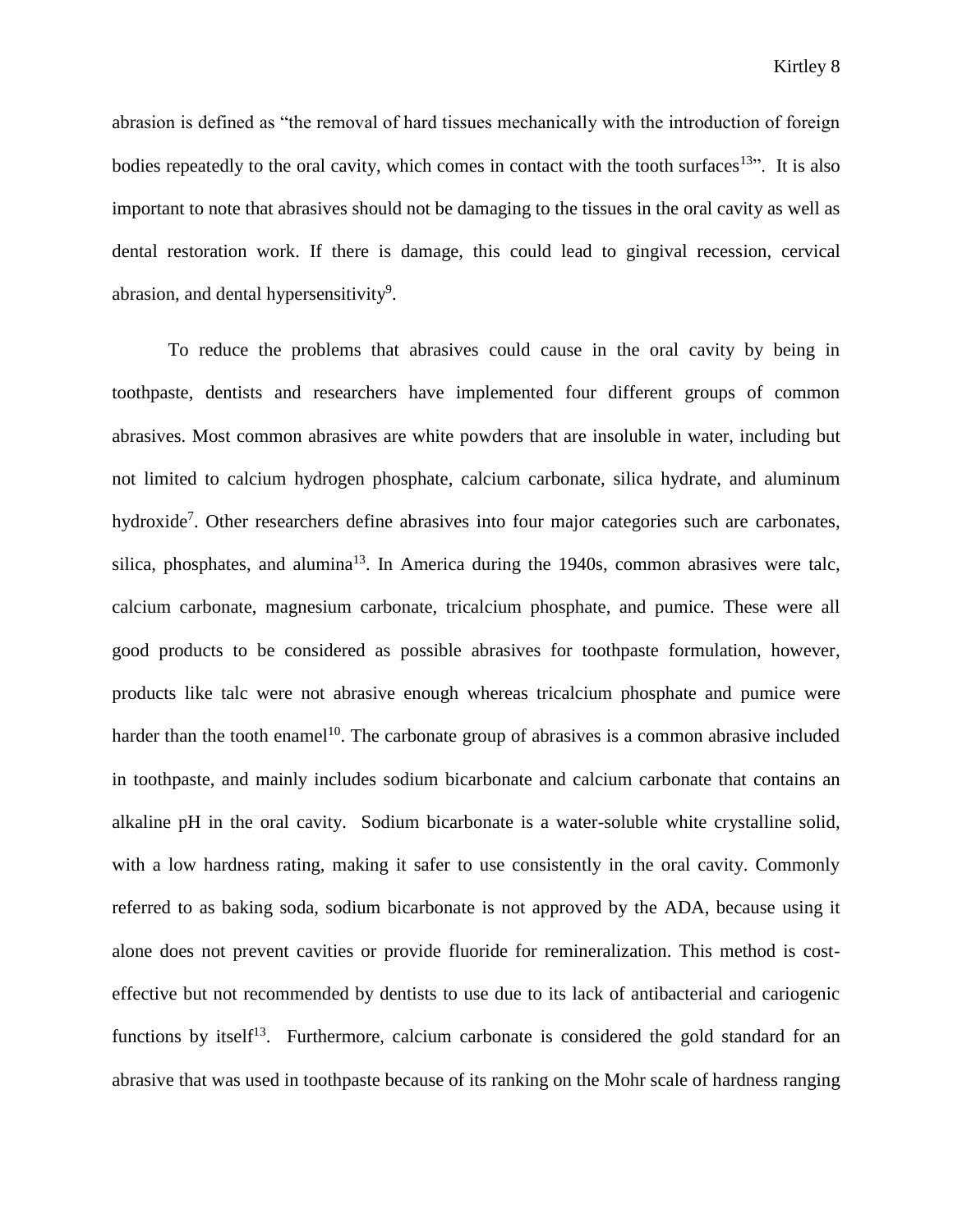from 3.0-3.5. This product has been used for a long time and is a fine, white, odorless, microcrystalline powder that is practically insoluble in water<sup>3</sup>. Calcium carbonate can also function to prevent dentine hypersensitivity by blocking the dentinal tubules by depositing them in the oral cavity.

Furthermore, silica and phosphates derivatives can be used as abrasive components in toothpaste. Silicon dioxide is often the form of silica that is incorporated in toothpaste as a thickening agent or abrasive<sup>13</sup>. This component to be used as an abrasive is often used in toothpastes that contain fluoride because it does not form an insoluble salt with fluoride. In addition, due to the compounds' low refractive index, this abrasive is a good selection to include in a clear gel toothpaste<sup>5</sup>. In addition, silica is often included in some whitening toothpaste formulations because it helps provide a quick brightening, which helps to convey blue covarine to pellicle-covered tooth surfaces. On the other hand, many different phosphate products are added as abrasives and serve to easily clean plaque and polish tooth surfaces<sup>13</sup>. Dicalcium phosphate is an odorless white powder that is a good cleaning vehicle for natural teeth along with composite restorative material. The addition of this product may cause more problems than it solves with excess consumption with conditions like kidney stones, arrhythmias confusion, headaches, nausea, and vomiting. Sodium metaphosphate is another phosphate material that is used in water-free toothpaste, which has strong antimicrobial activity but also has many known side effects. Calcium pyrophosphate is insoluble in water, but soluble in acids. This property gives it strong anti-calculus activity and prevents plaque formation $13$ . The last main group of abrasives known to be tested in toothpaste is the alumina group. This abrasive was popular in the 1970s because it offered a cheaper option that posed to have anticaries properties for a long time.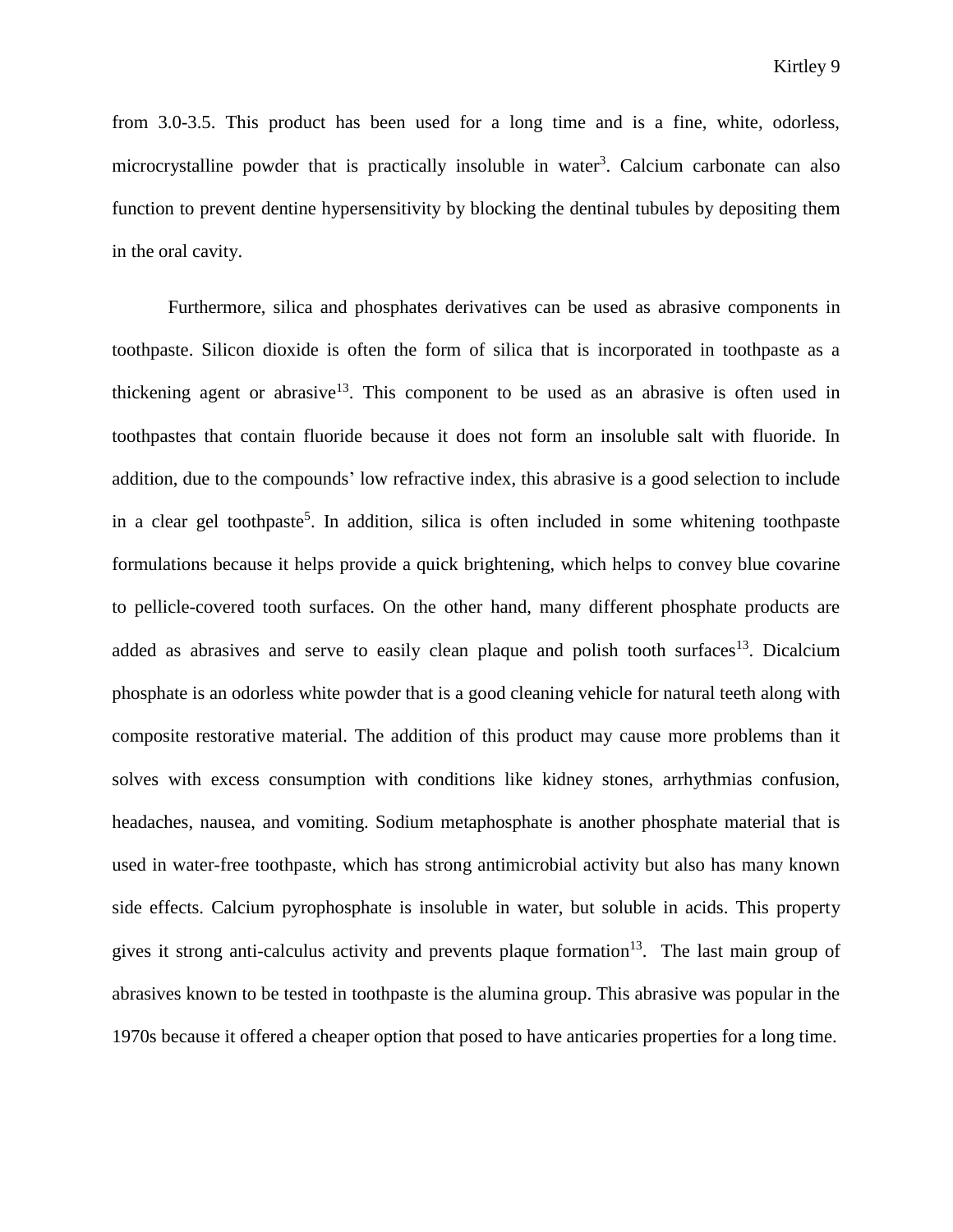Kirtley 10

*Sudser*

The second main component of toothpaste is the sudser or the foaming agent, which functions to disperse the toothpaste in the oral cavity and helps enhance the feeling for the patient. There are two common detergents used as sudsers in toothpaste: sodium lauryl sulfate  $(SLS)$  and sodium N-lauryl sarcosinate<sup>7</sup>. These components act to lower the surface tension of water so that multiple bubbles are formed to create a foam. This foam helps to remove particles from teeth because of its composition of an organic alcohol or fatty acid with an alkali metal. The foam created helps to remove debris that is knocked off from brushing and the abrasive component helps penetrate and remove plaque off the tooth enamel. The sudser helps to hold onto these components and remove them from the oral cavity when the toothpaste is expelled from the mouth. The most common sudser component is SLS, a white powder or crystals that are soluble in water and partly soluble in alcohol. SLS shows a high affinity for proteins and is a strong denaturing agent making it effective in removing harmful substances linked to causing caries in dental patients. Some patients have reported some irritation with SLS products creating recurrent aphthous ulcers, so other sudser components are recommended for less irritating effects<sup>5</sup>. The foaming agents are great at dispersion and cleansing in the oral cavity and are advantageous because most components are not toxic or irritating to users. Furthermore, the volume of the foam allows users to feel the thickness of the toothpaste and gives more satisfaction for the user. By lowering the surface tension of the liquid in the oral cavity, other components in toothpaste can gain contact with the tooth enamel. This process of the sudser helps to disperse the flavors of toothpaste and is responsible for the cleanliness feeling that patients describe.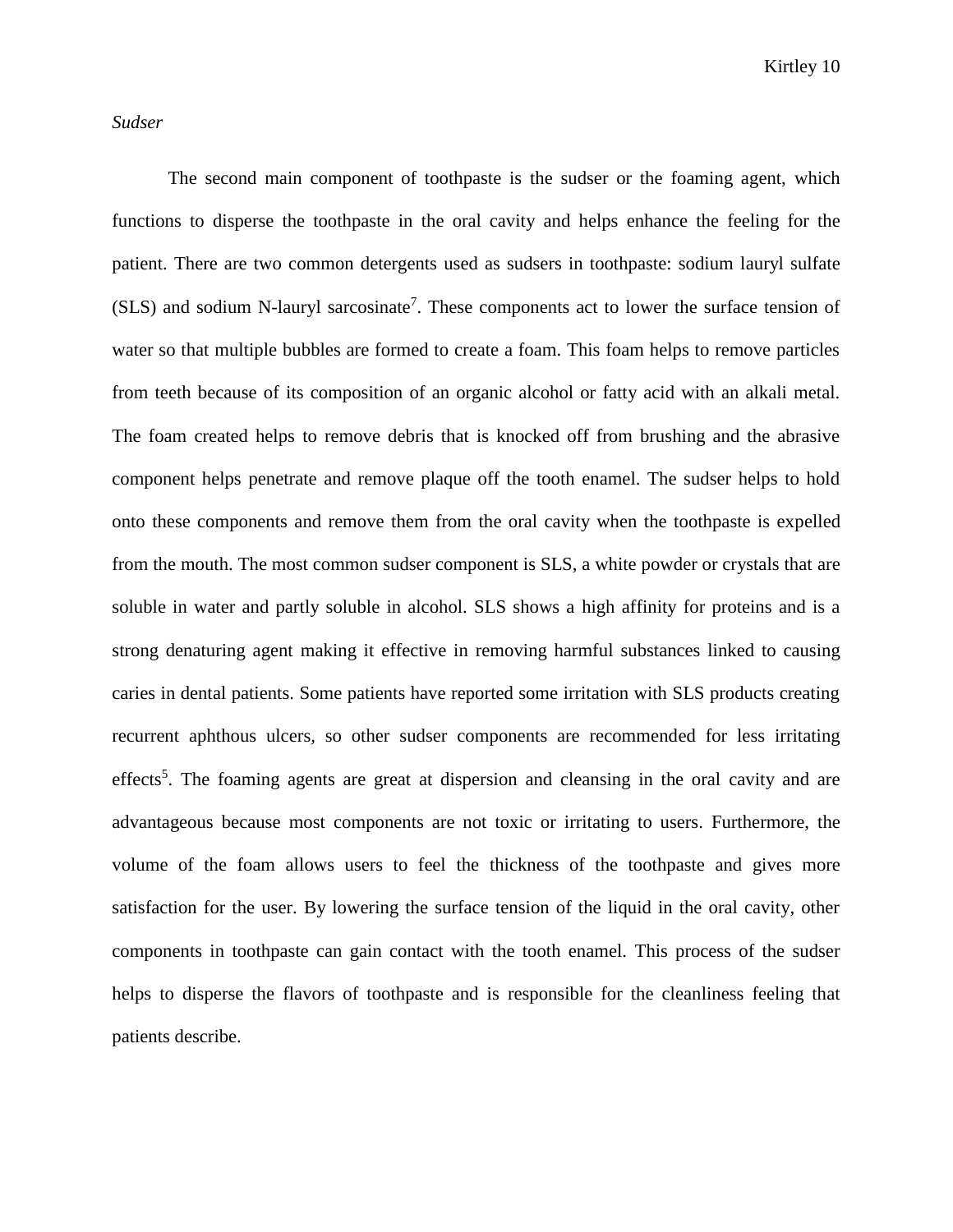Kirtley 11

# *Sweetener and Flavoring*

Additionally, the next main components of conventional toothpaste are sweetener and flavoring additions. Arguably two of the most important additions to get patients to want to use toothpaste, the two components function to enhance the taste of the dentifrice. Sweeteners help to improve the flavor of toothpaste giving a mild, sweet, and refreshing taste<sup>5</sup>. Sodium saccharin is the most commonly used sweetening agent, as well as xylitol being a popular addition. Xylitol functions as a sweetener but also has been shown for anti-caries activity because it cannot be fermented by oral microorganisms<sup>5</sup>. Controversies among dentists have arisen with the addition of a sweetener concerning that the addition of sugar is causing more dental caries than it is preventing by using toothpaste. However, the ADA emphasizes that the organization does not approve or place the Seal of Acceptance on any toothpaste with sweetener or flavoring with amounts that could be linked to tooth decay<sup>11</sup>. Furthermore, the flavoring components are waterinsoluble essential oils that add a sense of taste to the dentifrice. Common flavoring agents include spearmint, peppermint, and menthol which contribute to the refreshing taste of the toothpaste<sup>7</sup>.

## *Fluoride*

Fluoride is a very important element that has changed the face of dentistry based on its ability to provide anticaries effect in the oral cavity. With the routine use of fluoride, caries formation can be decreased at any age. Fluoride has been added to toothpastes, mouthwashes, and drinking water to increase the reduction rate of caries in populations. Fluoride promotes the remineralization of the tooth structure and decreases the incidence of caries and is most effective when the mouth is not rinsed after use<sup>5,14</sup>. As mentioned in the history of toothpaste, fluoride dentifrices were not recognized until 1960 as effective in preventing tooth decay. The market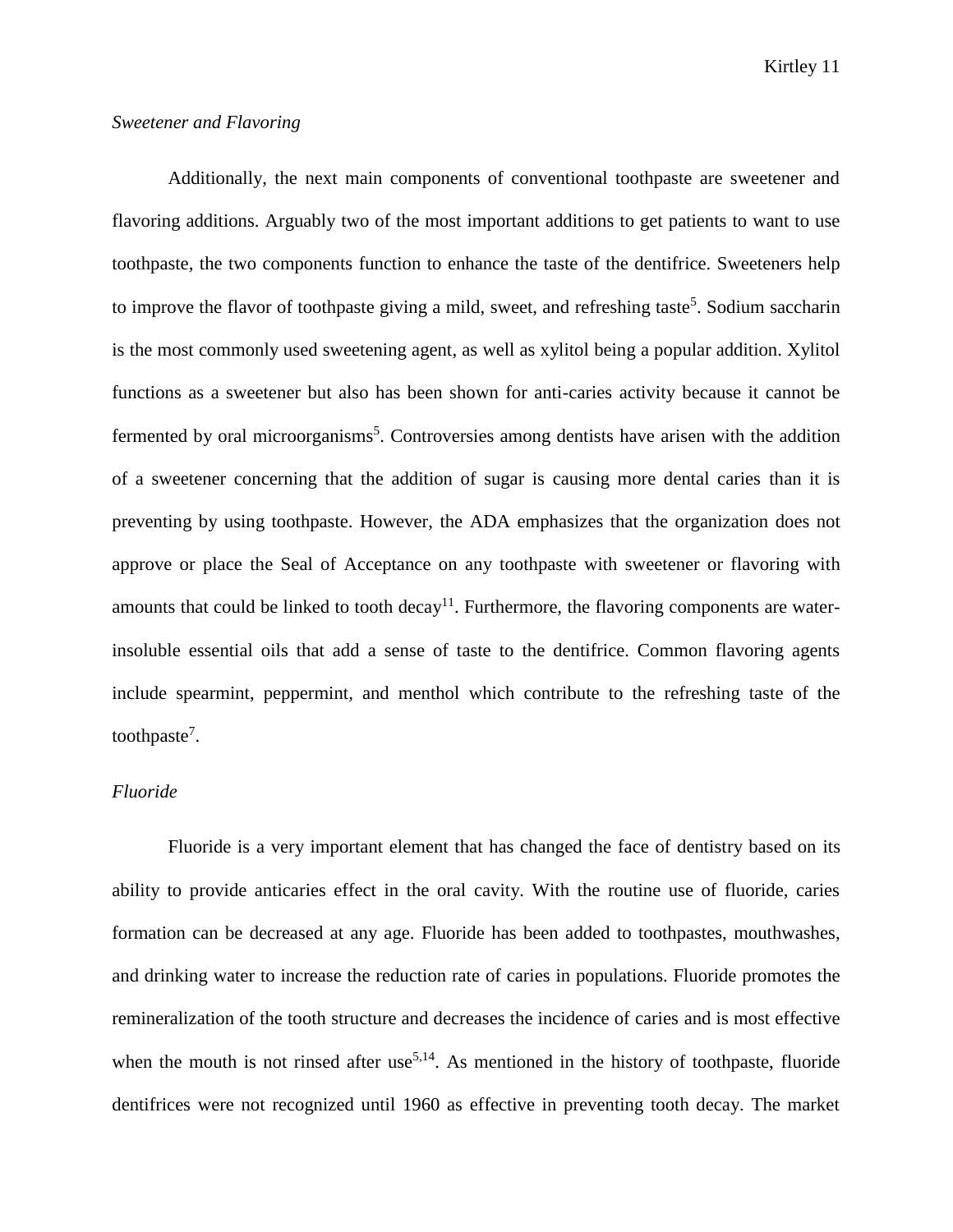from that point exploded with fluorinated dentifrices and only toothpaste with fluoride is approved by the  $ADA^{11}$ . The figure below<sup>15</sup> *Figure 1*, represents this demineralization and remineralization process that is occurring on the tooth enamel.



*Figure 1: Fluoride Reactivity*

*Figure 1* is a representation of what is happening on the tooth enamel surface composed of the inorganic mineral hydroxyapatite. The yellow portion of the diagram represents a biofilm formation on the tooth surface or dental plaque. A biofilm is bacteria in an organic matrix that is capable of breaking down the hydroxyapatite outer layer, releasing calcium and phosphate ions into the biofilm<sup>15</sup>. This process is called demineralization of the tooth surface. Remineralization of the tooth enamel in the presence of calcium, phosphate, and hydroxide ions forms hydroxyapatite on the demineralized tooth enamel. On the other hand, if there are fluoride ions present, in adequate proportions, fluorapatite will be formed on the tooth surface supporting the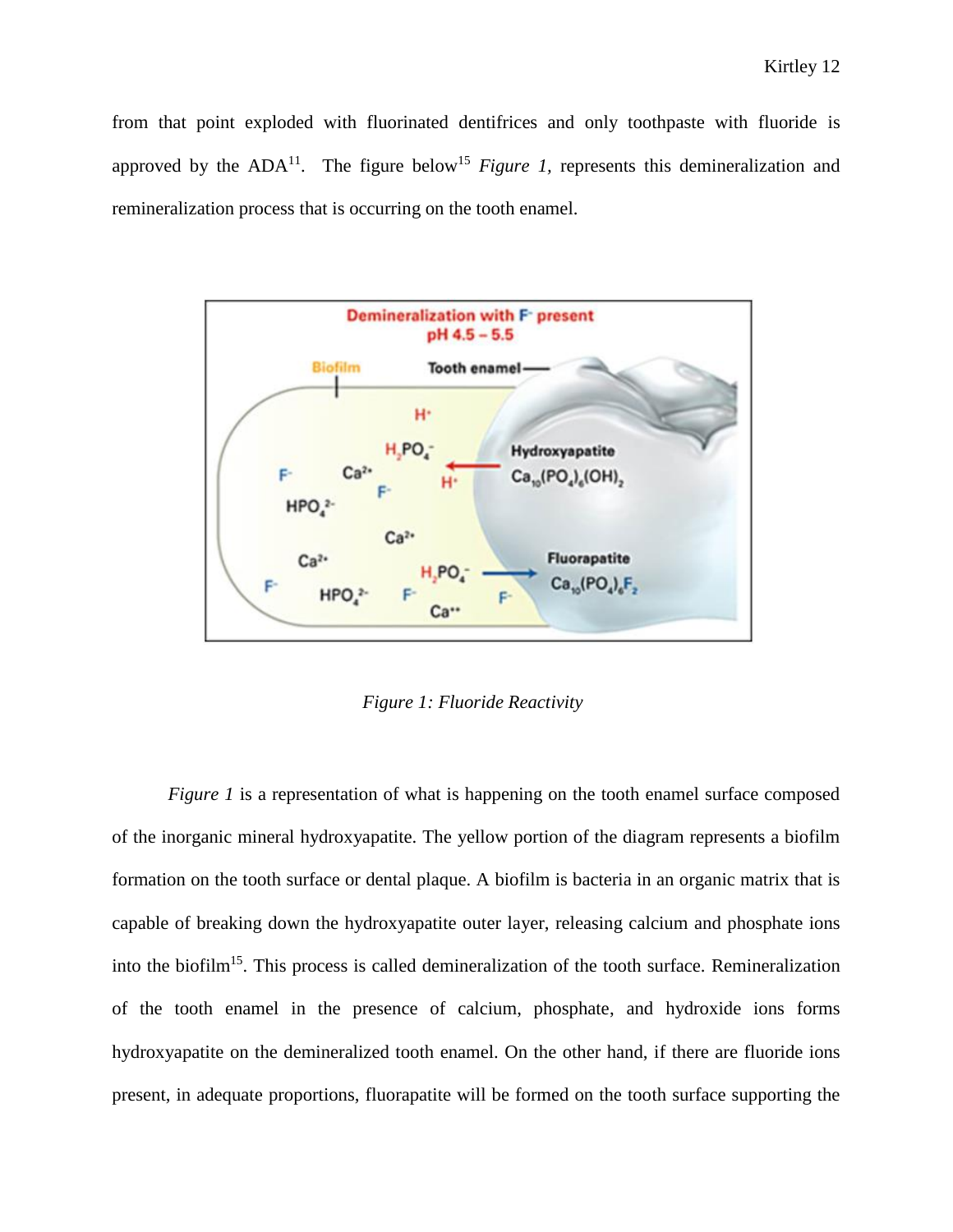remineralization process of the tooth<sup>14</sup>. *Figure* 2 represents what is happening at the molecular level with this remineralization process with fluoride-containing toothpaste. The replacement of this blue fluoride molecule into the crystal structure of hydroxyapatite results in fluorapatite that is less soluble than hydroxyapatite. With this property, fluorapatite is less

likely to experience demineralization with the future



*Figure 2: Fluorapatite Formation*

formation of biofilm on the tooth surface. This is inherently due to the critical pH of fluorapatite being lower than that of hydroxyapatite, 4.5 to 5.5, respectively<sup>5</sup>. Fluorapatite is less resistant to acids and will also form hydrogen fluoride (HF) when fluoride is present for anti-bacterial actions on the tooth surface. HF can penetrate the bacterial cell membrane and dissociate into H<sup>+</sup> and F, leaving fluoride ions available for remineralization<sup>4</sup>. Using fluoride products in daily oral hygiene care will help the oral cavity remain saturated with fluoride and contribute to this process of remineralization<sup>15</sup>. Toothpaste is the main vehicle for this fluoride to get directly onto the tooth surface<sup>5</sup>.

Furthermore, there are different forms of fluoride that are included in the formulation of toothpaste and differences in delivering the fluoride for the remineralization process. Fluoride can help protect our teeth from bacteria and acidic materials that break down our tooth enamel<sup>4</sup>. The ADA states that the anticaries agents that are approved are fluoride-containing compounds in the form of sodium monofluorophosphate, sodium fluoride, and stannous fluoride<sup>11</sup>. These are the three main forms of fluoride used in toothpaste formulation due to their compatibility with the active fluoride components and abrasive systems used. The amount of fluoride included in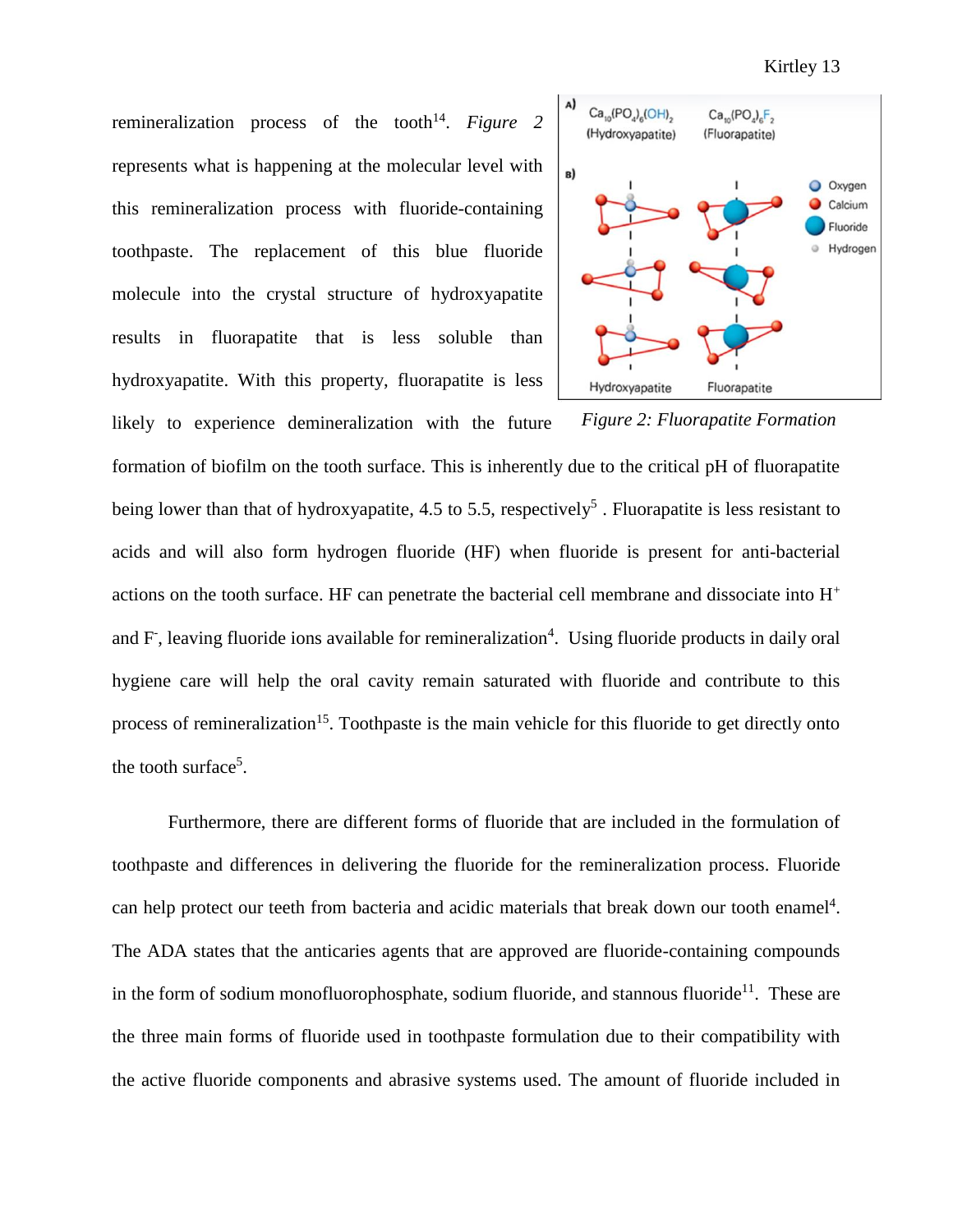toothpaste is around  $0.10 - 0.15\%$  in formulations that are approved by the ADA<sup>5</sup>. It is important to maintain a stable fluoride ion in the toothpaste construction and to not form an insoluble salt with the abrasive system, otherwise, the fluoride ion is not free to incorporate into the remineralization process. Sodium fluoride and stannous fluoride dissociate when entering the oral cavity to provide free fluoride along with the respective cation<sup>15</sup>. Sodium fluoride needs specific compatible abrasives for achieving anticaries benefits and not creating insoluble salts with the fluoride ion. Stannous fluoride is sufficient at adhering to the tooth enamel and forming a protective layer to shield the enamel from the effects of harmful acids. The stannous fluoride component can also cause bacterial reduction for twelve hours after brushing and microbial reduction after four hours, especially with no ingestion of fluids after using the product<sup>16</sup>. Sodium monofluorophosphate is different and requires enzymatic hydrolysis by a salivary enzyme, alkaline phosphatase, to cleave the covalent bond between the phosphate and fluoride, and release the fluoride for remineralization<sup>15,16</sup>. Numerous studies that have been completed by many researchers comparing the effects of different fluoride additions, and which is most effective. The results all depend on the formulation of the toothpaste and how compatible the fluoride is with the other ingredients. With this being said all researchers and the ADA emphasize the importance of using fluoride-containing products to enhance the remineralization process. To earn the ADA Seal of Acceptance, all fluoride-containing toothpastes are evaluated by the ADA's Council on Scientific Affairs to study the amount of available fluoride, fluoride release in one minute, and fluoride absorption in the normal and weakened tooth surface. A complete list of ADA Accepted Toothpastes can be found on the ADA website and each ingredient is listed in and a product evaluation is provided $11$ .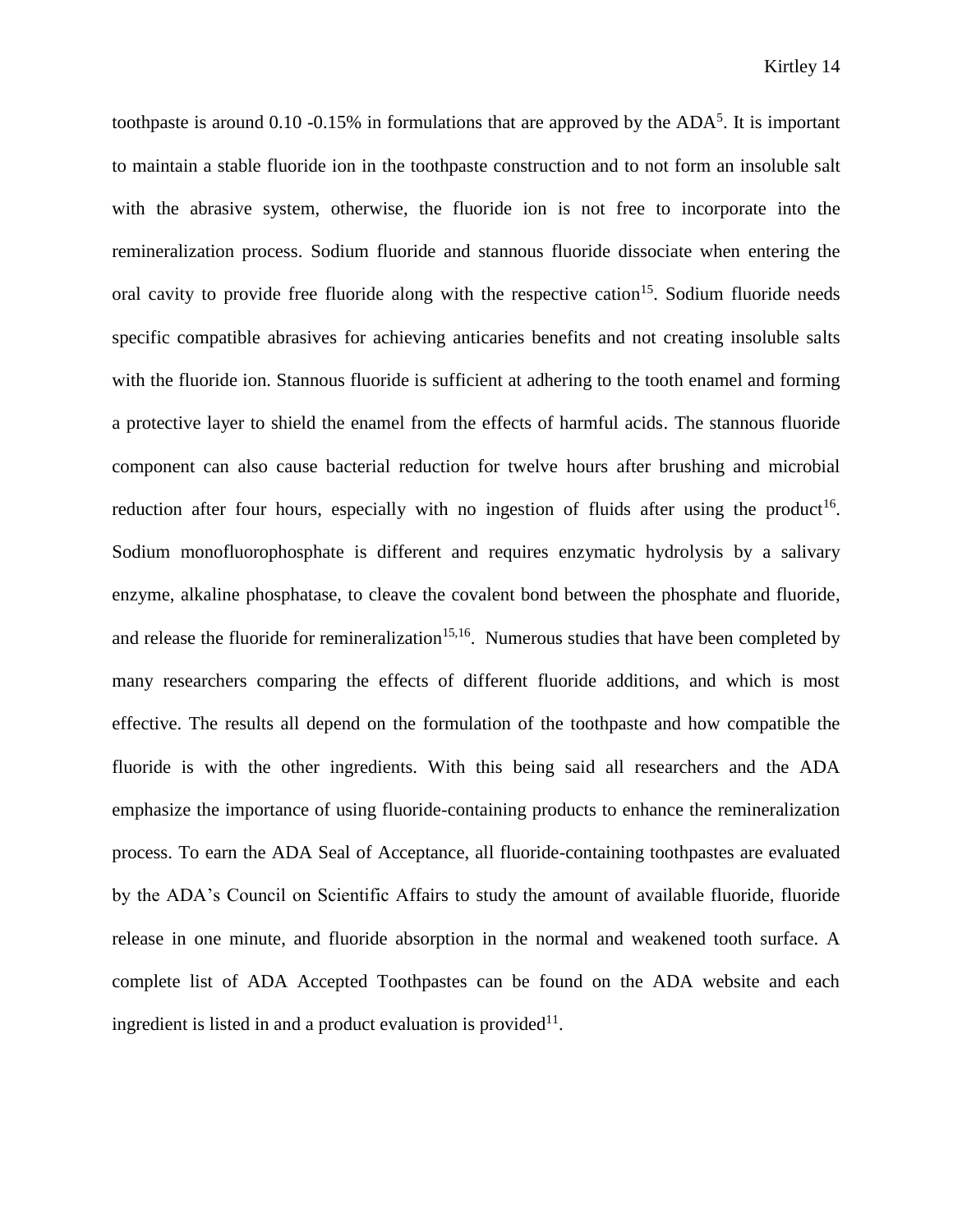With the use of fluoride, there have always been concerns with using too much and causing further damage to the human body. Toothpaste in the United States, all contain labels outlining to call the Poison Control Center or doctor in case of excessive digestion of fluoride. This is because of the concern of developing a fluorosis condition because of the high toxicity of fluorine salts that are capable of causing overdoses, ruining bones and teeth, nervous system problems, and cognitive deficits. The risk of developing these symptoms is very low even when using fluoride toothpaste with a high concentration. When comparing the anticaries and antibacterial benefits, fluoride poses many advantages to patients who use fluoride products on a routine basis. The worldwide use of toothpaste with fluoride has shown a significant impact on caries control<sup>16</sup>.

# *Other Components*

In addition to the main components described above, there are additional additives to help give toothpaste form and improve its function. An additive known as a binder helps to give form to the toothpaste and prevents the separation of powder and liquid ingredients<sup>5</sup>. Binders function to bind water to help the toothpaste from drying out, especially during storage. Binders also play a role in the speed of the sudser, rate of product dispersal, and the appearance of toothpaste on the brush. Carboxymethylcellulose (CMC) is a widely used binder, because it is physiologically inactive, dissolves in water, shows compatibility, and is a cheaper component for formulation<sup>5</sup>. In addition to the binder, solvents are important in toothpaste formulation. The most common solvent that is sufficient for mixing and dissolving components is water. Also, humectants are included to prevent the loss of water and hardening of the paste in a tube and provide a creamy texture. Common humectants include short-chain polyalcohol like glycerol or sorbitol to achieve this function. Mineral oil is included for the desired softness of the material on the tissues in the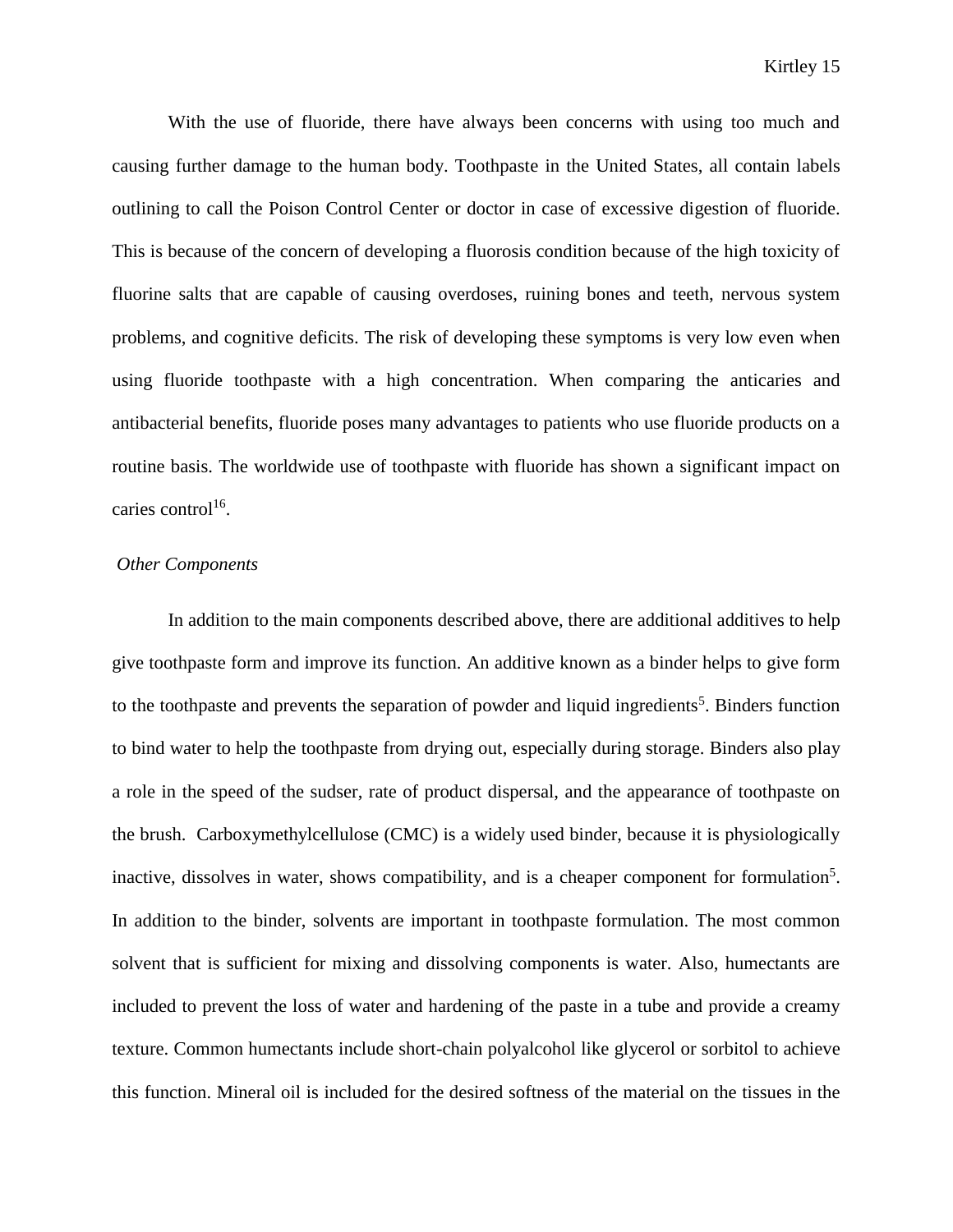oral cavity<sup>7</sup>. Throughout the advancement of toothpaste and newly emerging research, many different components have been added to manufacturing over the years. Many components have proved successful and beneficial in enhancing the function and performance of toothpaste in the oral cavity.

# *Whitening Toothpastes*

Conventional toothpaste provides many benefits for patients, but many long for more from their toothpaste like whitening effects. The consumer market has played a major role in the demand for products in the research field to achieve whitening effects on teeth. From the beginning of toothpaste and finding a cleaning product for teeth, whiter teeth have been desired and associated with a professional and successful individual. Conventional toothpaste shows no whitening effects, but components included in whitening toothpaste aim to provide aesthetic improvements along with therapeutic benefits like anti-caries effects<sup>9</sup>. Whitening toothpaste and their advertisements should be considered for use with caution, due to many companies providing more claims that the product can provide, and the function of whitening toothpastes may cause harm to the oral cavity. The color of teeth is influenced by a combination of intrinsic and extrinsic stains, and the appearance depends on light absorption and scattering of the enamel and dentine. The color of dentine varies between patients and plays a major role in the overall tooth color<sup>17</sup>. The extrinsic color is linked to what comes in contact with the surface of the enamel through smoking, colored foods, or beverages, and yellowing effects can be amplified by poor brushing techniques. There is a wide range of products on the market claiming to whiten teeth, but abrasives and different chemical agents were focused on for their whitening effects for this research.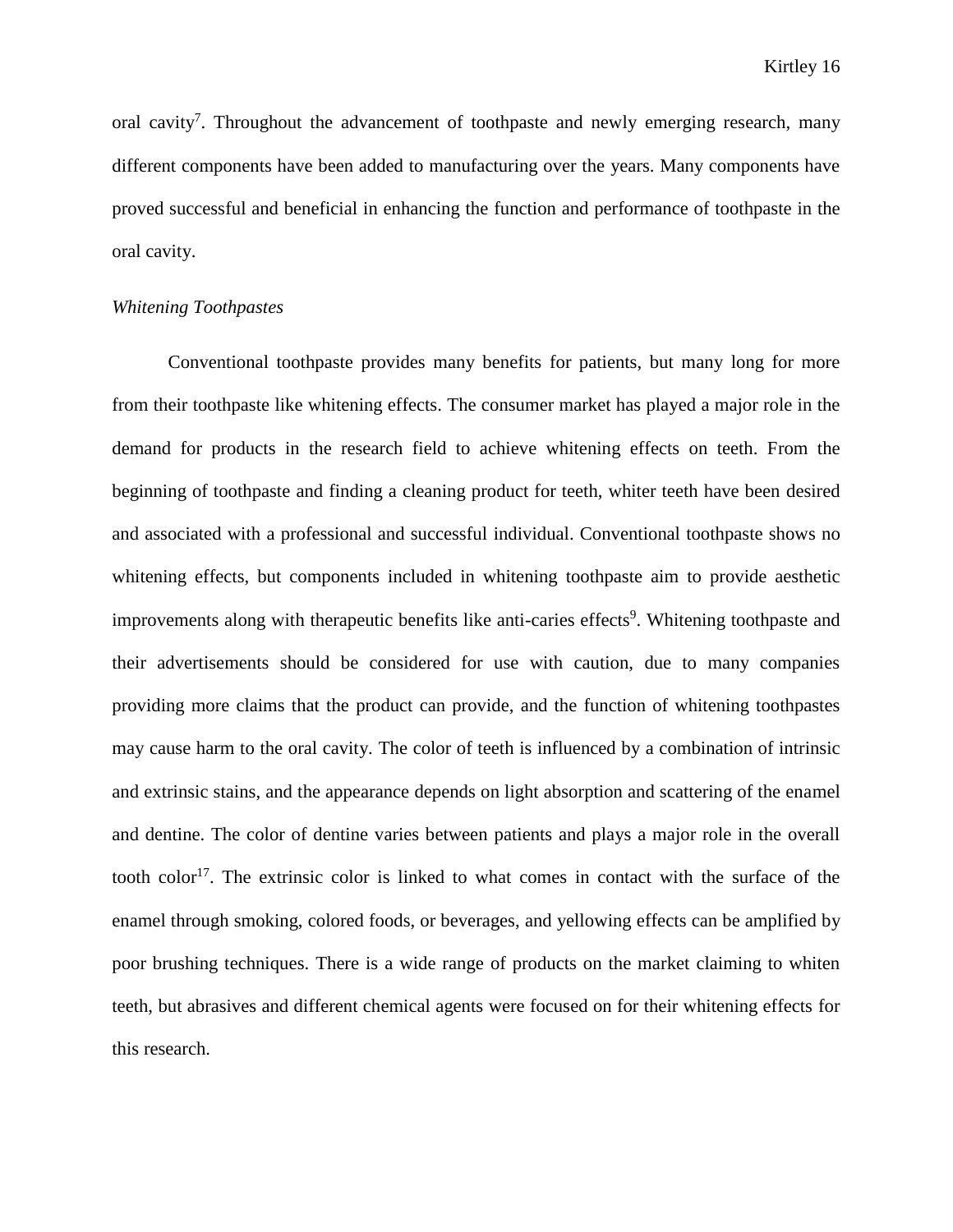As discussed previously, the abrasive component is the main part of toothpaste formulation to maintain adequate hardness for cleaning power, but also not damage the tooth enamel. Whitening toothpaste with a more aggressive abrasive has been shown to whiten the teeth more but could cause roughness on the enamel<sup>9</sup>. With continued use of the abrasive components, the adhesion of dental biofilms can be reduced, and the coloration of the tooth pigmentation can be altered. Brightness and the reflectance on the enamel are possible with excessive use of the more aggressive abrasive components in toothpaste, but the continuous wear down of the enamel is a concern<sup>9</sup>. The primary removal ingredient in toothpaste of stained tooth pellicle formed on the teeth is the abrasive component. The abrasive can remove the stain because the abrasive is usually harder than the stain, but softer than the tooth enamel. However, the abrasive can be limited in its function due to the lack of ability for the toothpaste and brush to reach interproximal areas and areas around the gums<sup>17</sup>. Overall, the abrasive component is effective at removing and preventing the extrinsic stains on the tooth enamel in the oral cavity. With concerns of damage to the dentine and other areas of the oral cavity, additional chemical agents were analyzed to determine their ability to provide whitening effects for the patient.

Furthermore, there are chemical agents like charcoal, optical pigments, and hydrogen peroxide that are added in conjugation with the ingredients in traditional toothpaste to provide enhanced whitening effects. First, charcoal has been a component that has been included in toothpaste for a long time, even in homemade dentifrices. This component has been popular in recent advertisements claiming whitening benefits, but from multiple research articles, there has been little evidence proven that charcoal is a good whitening agent for short-term or long-term effects. The capacity for charcoal to whiten is based on its ability to retain and absorb chromophores in the oral cavity. Charcoal can be activated and is highly porous resulting in high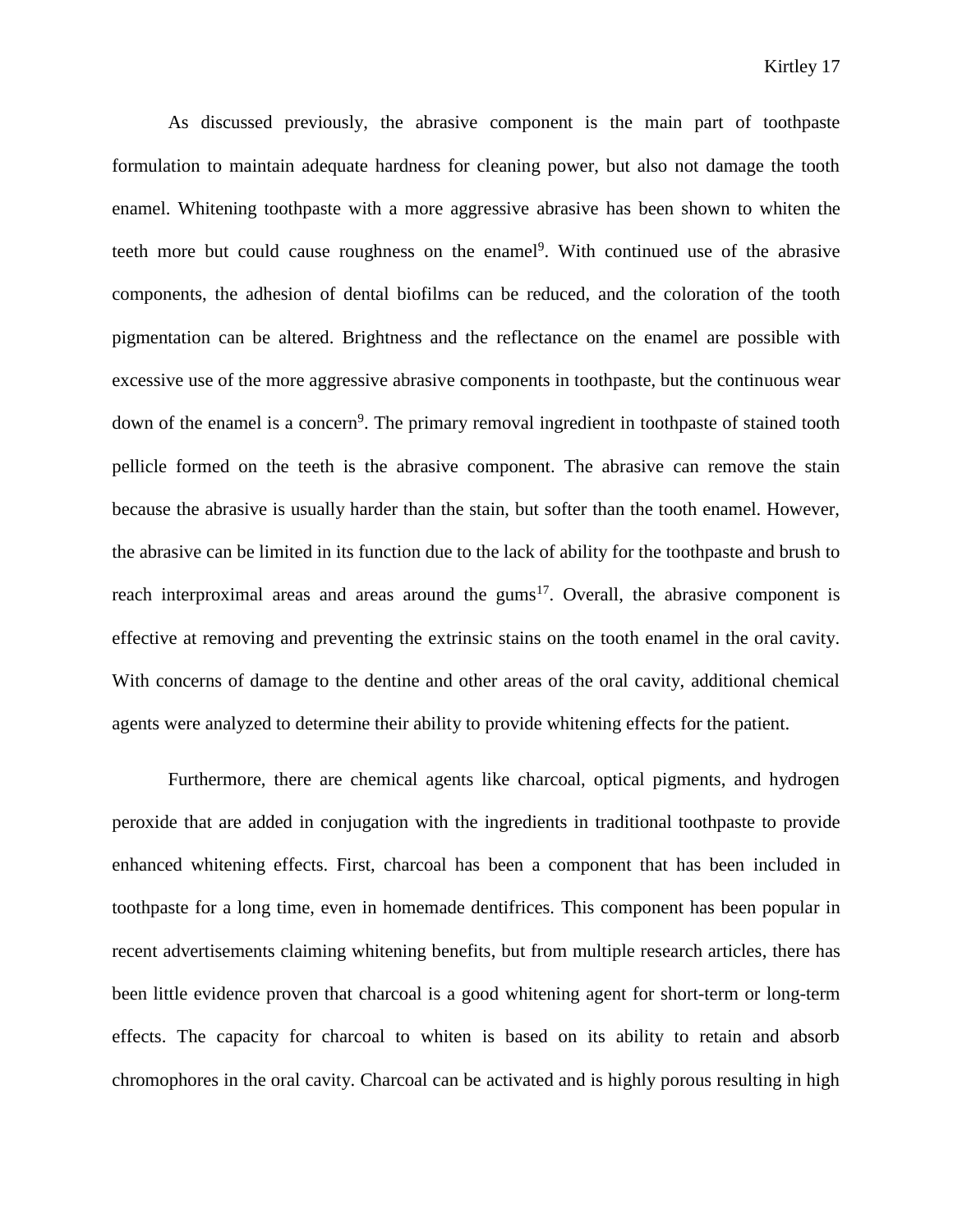surface area that is effective in cleaning the tooth. Compared to other methods, charcoal has no immediate effect on whitening when observed during a study in 2018<sup>18</sup>. Another method for whitening teeth is including an optical pigment in the toothpaste. An optical pigment, like blue covarine, is included that will modify the appearance of the tooth enamel. The yellow discoloration is modified by depositing a thin, semi-transparent blue layer on the enamel. When thinking about the color spectrum, blue opposes yellow and will create a whiter, brighter appearance for the tooth by shifting the color with this new film<sup>18</sup>. Additionally, another chemical agent that is popular in whitening formulas is hydrogen peroxide. The peroxide functions to penetrate the tooth tissue and remove the stain molecule, producing a white appearance for the enamel. This method is common in many household bleaching techniques and professional whitening treatments. Hydrogen peroxide is effective in removing both intrinsic and extrinsic stains on the tooth enamel and is not harmful to the tooth structure.

In conclusion, most toothpaste with the technology described above showed a statistically different effect to whiten the teeth compared to the conventional toothpaste with no whitening agents included. The most effective toothpaste was shown to include hydrogen peroxide as the whitening agent<sup>18</sup>. The research that has been completed on whitening toothpaste is helpful to guide professionals in helping their patients select a product that can help them achieve their aesthetic whitening goals. The effectiveness of all these agents is all under the visual perception and daily conditions of patients and professionals.

#### *Discussion*

The importance of toothpaste and its complexity in functioning in the oral cavity has been the highlight of this research. The specific ingredients play a role in the performance and maintaining good oral hygiene. As stated previously, part of the ADA's recommendations for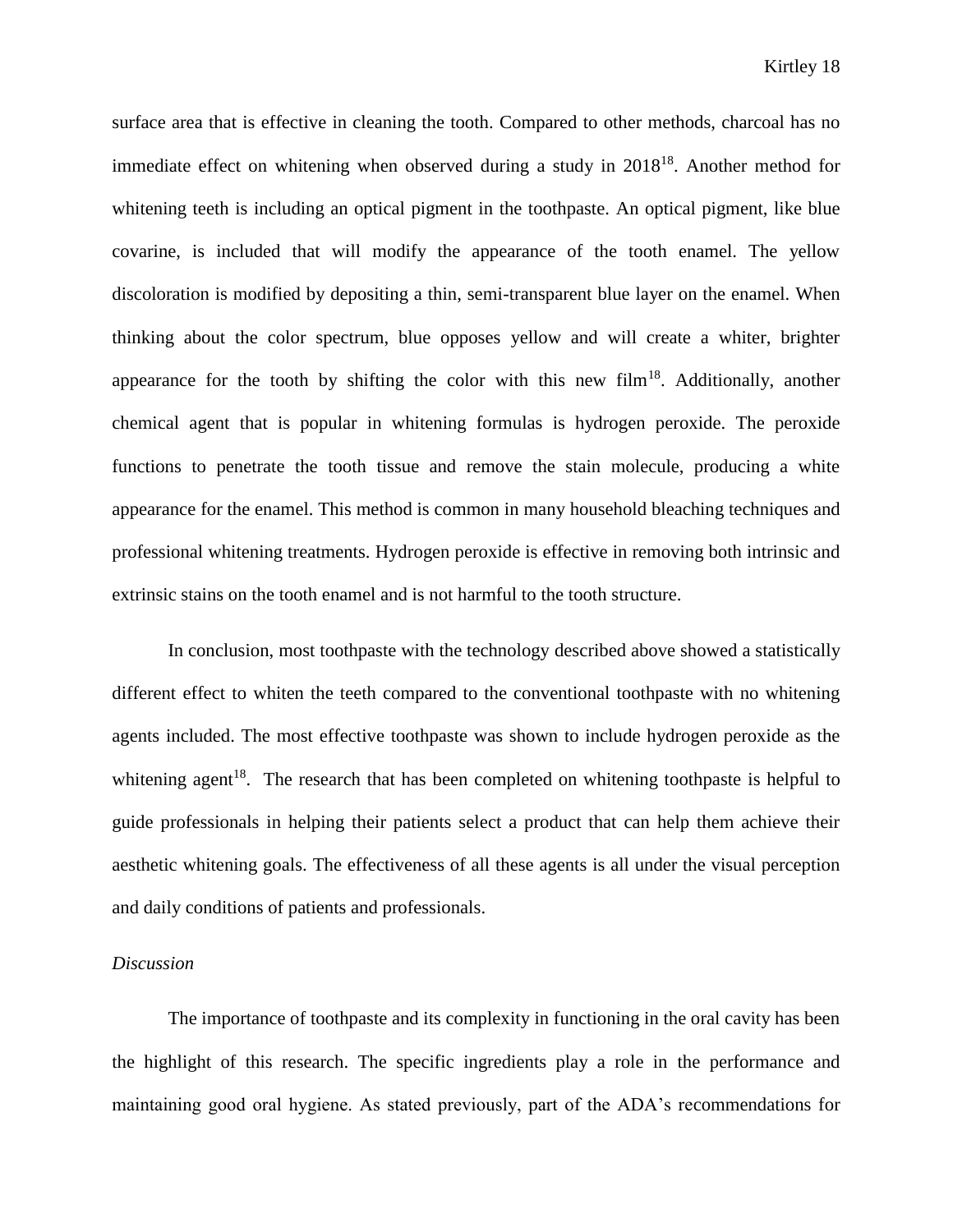maintaining good oral hygiene includes using fluoride-containing toothpaste twice a  $\text{day}^{11}$ . The recommendation by dentists and oral health professionals for the use is toothpaste is very important, but to maintain good oral health it is more than just toothpaste. Toothpaste is a great preventative technique for dental caries and other oral diseases. Dentifrices also function very well for cleaning and providing patients with a way to practice good oral hygiene in the comfort of their own homes. However, good oral hygiene is more than just toothpaste. The selection of a toothbrush, the technique utilized, mouthwash, and floss are important. As well as, maintaining a healthy diet that is low in sugars, to prevent tooth decay from food and drink consumption. On top of this, visiting a dental professional on a regular basis and trusting their advice on treatment plans and preventive techniques are essential to sustain excellent oral health.

When selecting a toothpaste in today's market, consumers can be easily overwhelmed with advertisements and an array of products available for purchase in a local drugstore. Many times, dental therapeutics are selected based on price, convenience, and advertisements that claim to provide all the benefits for the patient and more. This research emphasized the importance of selecting a toothpaste based on what a dental professional recommends considering the patient's oral health condition and goals for their smile. To select the right conventional toothpaste for a patient, there are several components to consider. First, the abrasive component should be analyzed for its hardness and size in functioning to give a clean appearance to the teeth without damaging the enamel. The hardness of this abrasive molecule is selected to not damage the tooth enamel but to be strong enough to remove plaque and other debris in the oral cavity. In addition, whitening toothpaste tends to incorporate a more aggressive abrasive to provide a whiter and brighter smile for the patients. Hardness and size were a major challenge to toothpaste formulations to be effective in cleaning the oral cavity but not damaging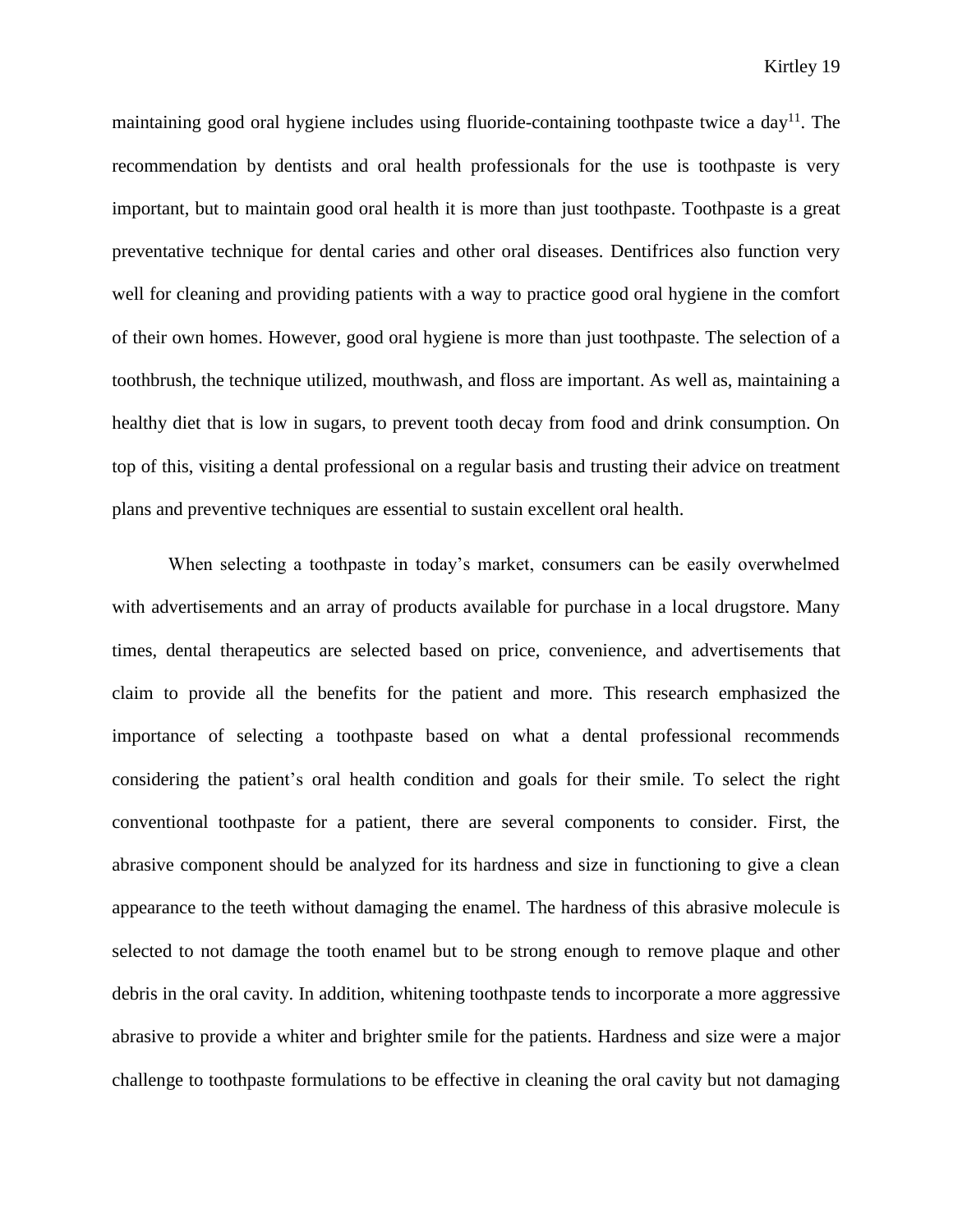to the areas. Furthermore, the sudser component was emphasized in toothpaste formulation to offer cleanliness feeling for the patient. The sudser is responsible for the volume of the thickness of the toothpaste and helps to disperse other ingredients in toothpaste, such as fluoride throughout the oral cavity. Another component that was highlighted was the sweetener and flavoring included in toothpaste. The main function is to add taste to make it pleasurable for the user when cleaning the teeth.

Lastly, the mechanism of delivering fluoride to the teeth for remineralization of the decaying tooth enamel was highlighted. Fluoride has changed the face of dentistry in providing anti-caries effects and with routine use can provide effects at any age for patients. The ADA only places its Seal of Acceptance on fluoride-containing toothpaste, because toothpaste is a major vehicle for delivering fluoride in the oral cavity. When available in the oral cavity, fluoride is capable of incorporating itself into the enamel destroyed by acidic foods and bacteria in the oral cavity. This fluoride creates fluorapatite that is stronger and less soluble than hydroxyapatite to further demineralization. With this knowledge and understanding of remineralization, a fluoridecontaining toothpaste is recommended by all dentists and the ADA for regular use.

All of the main components listed that are involved in the formulation of toothpaste, must be compatible with each other to be effective in the oral cavity. If an insoluble salt is produced with fluoride, or a certain combination is irritating to users, then it is not an effective dentifrice. When selecting a toothpaste, all of the ingredients listed above are important to consider, especially a fluoride component. Considering conventional and whitening toothpaste selections, consumers should not get lost in advertising schemes and claims. Just as with any product companies want consumers to purchase their product and will claim any result to increase sales. The demand for new products by consumers for aesthetic improvements to smiles will drive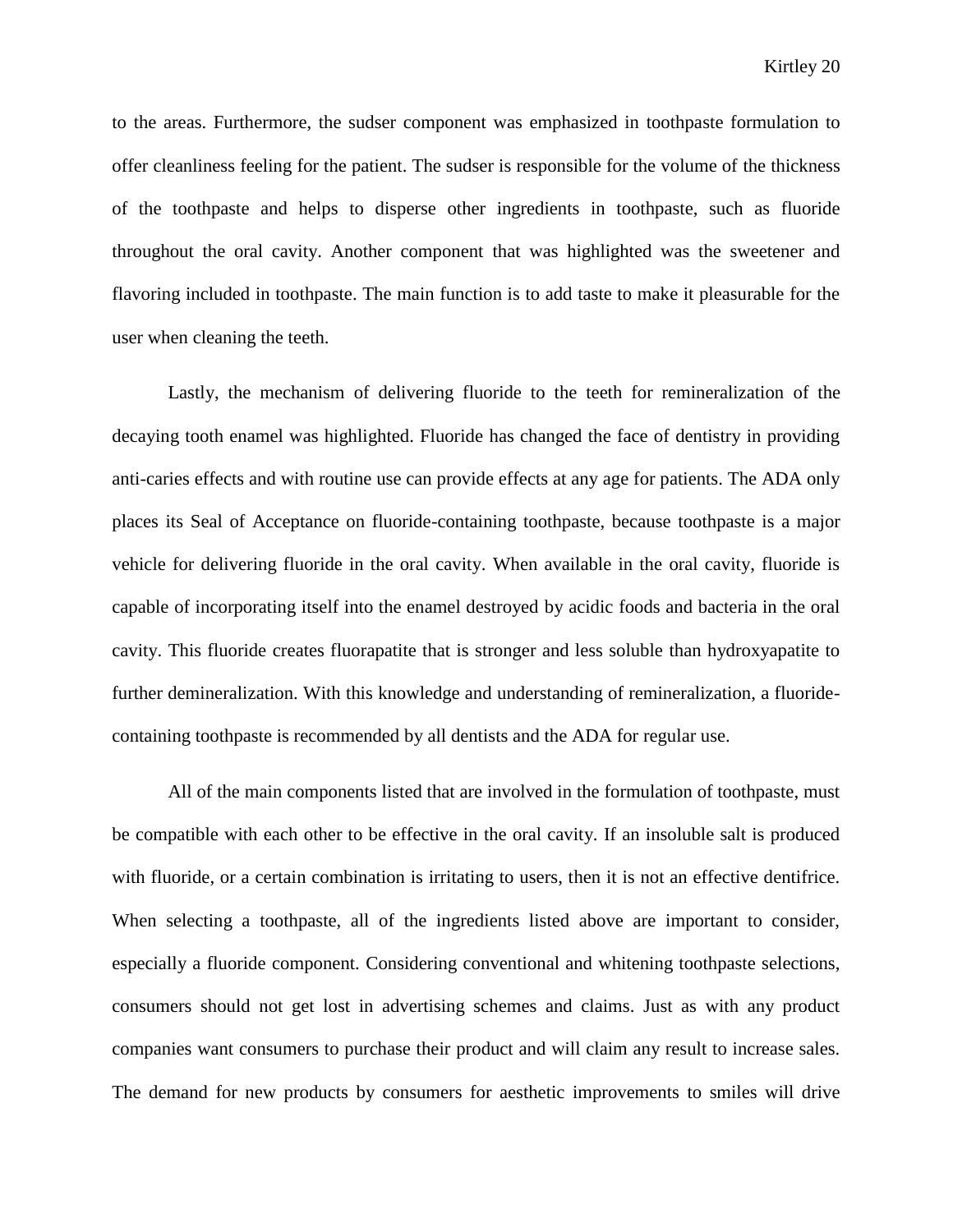research for those products. When selecting a new treatment or toothpaste, users should be cautious, investigate what the components of the product are, and consult a dental professional to evaluate the intended use.

This research on the importance of toothpaste and the main elements shows how far the industry has come, where it is now, and what advancements can be made to help prevent dental diseases. Health professionals should advocate for scientific-based clinical practice for recommendations for patients to achieve the best possible treatment plan<sup>19</sup>. With restoration and prevention, being a large part of dental professionals' day-to-day jobs, the benefits of toothpaste in preventing oral diseases are extensive. Following the ADA's recommendations for continuing good oral health, could prevent a patient from developing a painful oral disease and save the patient money for restorative treatments. Connecting to my future career aspirations, I hope I can use this research and passion to understand the chemical processes behind topics to further my education and impact future patients in the field of dentistry.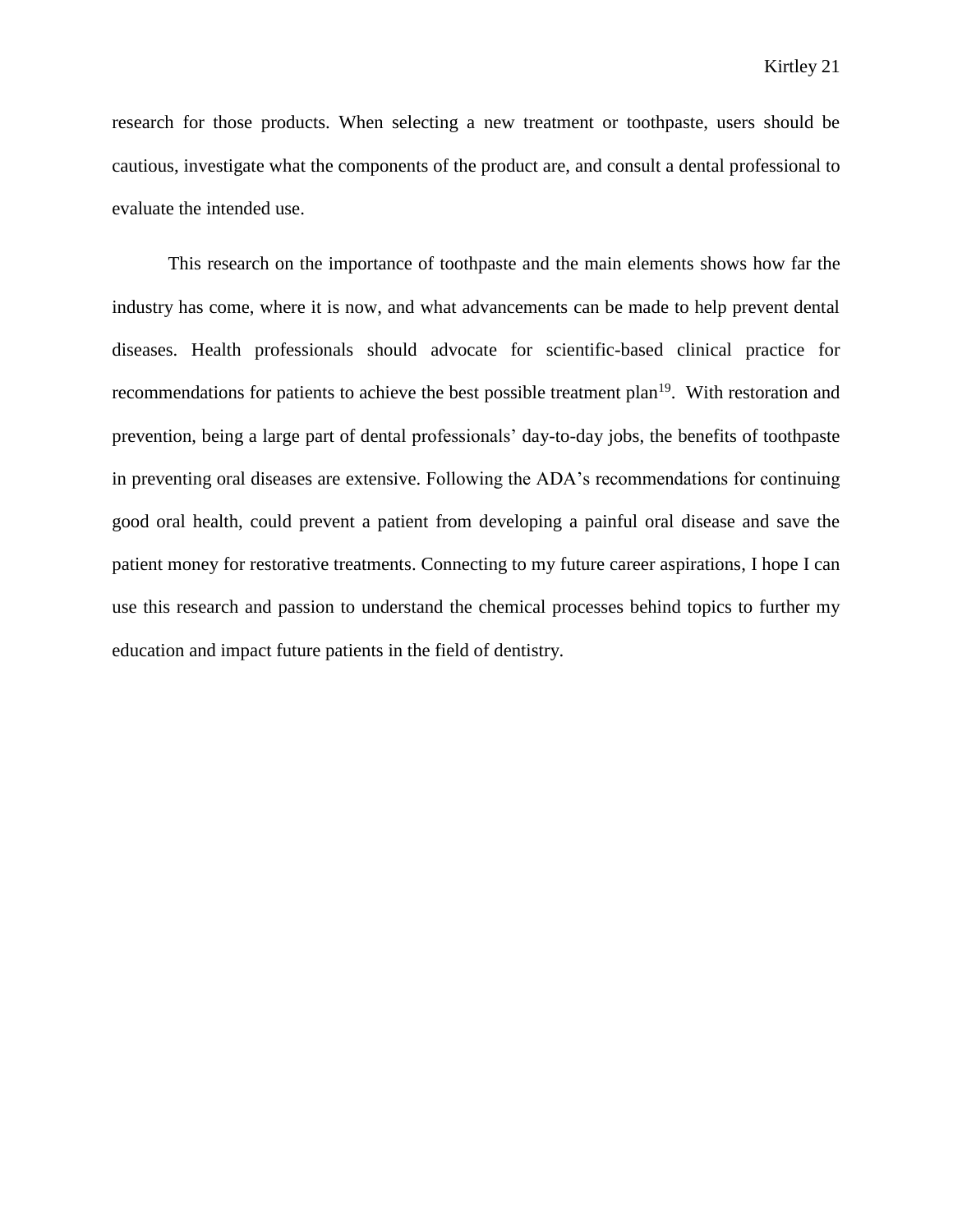## *References*

- (1) Fischman, S. L. The History of Oral Hygiene Products: How Far Have We Come in 6000 Years? *Periodontal. 2000* **1997**, *15* (1), 7–14. https://doi.org/10.1111/j.1600- 0757.1997.tb00099.x.
- (2) In, T.; Issues, P.; Supplement, C. I. Chemistry of Dental Materials. **2010**, *87* (10), 9–10.
- (3) Bhattacharjee, S.; Nath, S.; Bhattacharjee, P.; Chouhan, M.; Deb, B. Efficacy of Toothpastes on Bacteria Isolated from Oral Cavity. *Int. J. Med. Public Heal.* **2018**, *8* (2), 89–92. https://doi.org/10.5530/ijmedph.2018.2.19.
- (4) Okpalugo, J.; Ibrahim, K.; Inyang, U. S. Toothpaste Formulation Efficacy in Reducing Oral Flora. *Trop. J. Pharm. Res.* **2009**, *8* (1), 71–77. https://doi.org/10.4314/tjpr.v8i1.14714.
- (5) Vranic, E.; Lacevic, A.; Mehmedagic, A.; Uzunovic, A. Mouthwash and Toothpaste Formulation. *Bosn. J. Basic Med. Sci.* **2004**, *4* (4), 51–58.
- (6) (ADA), A. D. A. Home Oral Care Recommendations to Reduce the Risk of Caries and Gum Disease. *Am. Dent. Assoc.* **2020**.
- (7) Junior Chemistry Education Staff. Chemistry I Supplement. *Chem. Oral Heal.* **1978**, *55* (11), 736–737.
- (8) Otten, M. P. T. Plaque-Left-behind after Brushing: Intra-Oral Reservoir for Antimicrobial Toothpaste Ingredients. *Clin. Oral Investig.* **2012**, *16* (5), 1435–1442. https://doi.org/10.1007/s00784-011-0648-2.
- (9) Hilgenberg, S. P.; Pinto, S. C. S.; Farago, P. V.; Santos, F. A.; Wambier, D. S. Physical-Chemical Characteristics of Whitening Toothpaste and Evaluation of Its Effects on Enamel Roughness. *Braz. Oral Res.* **2011**, *25* (4), 288–294. https://doi.org/10.1590/S1806-83242011005000012.
- (10) Segrave, K. *America Brushes Up: The Use and Marketing of Toothpaste and Toothbrushes in the Twentieth Century*; McFarland and Company Inc.: Jefferson, North Carolina, 2010.
- (11) Saul, P. Toothpastes https://www.ada.org/resources/research/science-and-researchinstitute/oral-health-topics/toothpastes.
- (12) In, T.; Issues, P.; Supplement, C. I. Chemistry of Dental Materials. *J. Chem. Educ.* **2010**, *87* (10), 9–10. [https://doi.org/10.1021/ed1004992.](https://doi.org/10.1021/ed1004992)